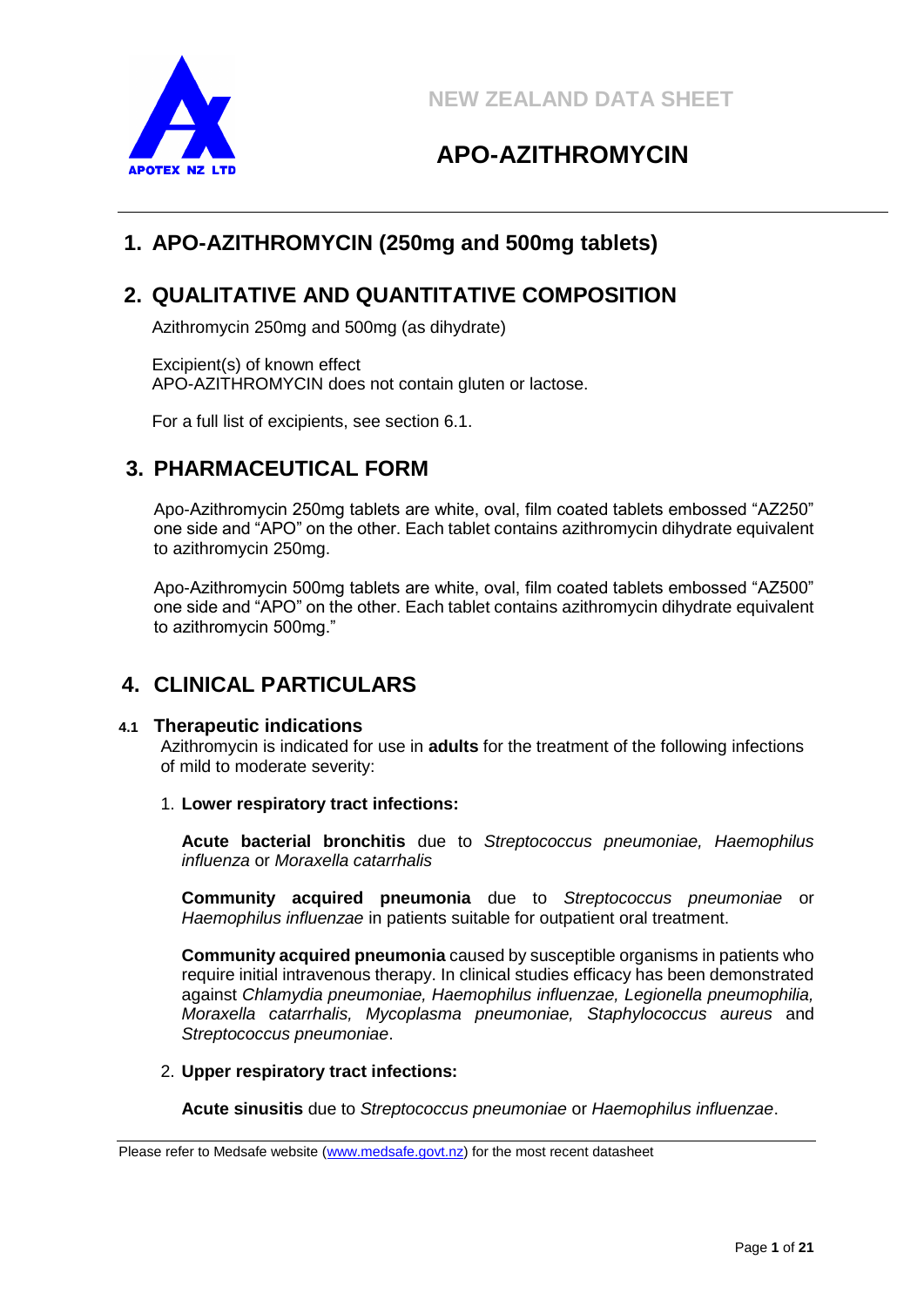

**Acute streptococcal pharyngitis**. Note: Penicillin is the usual drug of choice in the treatment of *Streptococcus pyogenes* pharyngitis, including the prophylaxis of rheumatic fever. Azithromycin appears to be almost as effective in the treatment of streptococcal pharyngitis. However, substantial data establishing the efficacy of azithromycin in the subsequent prevention of rheumatic fever are not available at present.

### **Acute otitis media**

#### 3. **Uncomplicated skin and skin structure infections:**

**Uncomplicated infections** due to *Staphylococcus aureus, Streptococcus pyogenes*  or *Streptococcus agalactiae*. Abscesses usually require surgical drainage.

**Sexually transmitted diseases:** Uncomplicated urethritis and cervicitis due to *Chlamydia trachomatis* or non multi-resistant *Neisseria gonorrhoeae*.

Note: At the recommended dose azithromycin cannot be relied upon to treat syphilis. As with other drugs for the treatment of non-gonococcal infections, azithromycin may mask or delay the symptoms of incubating syphilis and therefore concurrent infection with *Treponema pallidum* should be excluded. Appropriate tests should be performed for the detection of syphilis and treatment should be instituted as required.

**Pelvic Inflammatory Disease** caused by susceptible organisms (*Chlamydia trachomatis, Nessieria gonorrhoea, Mycoplasma hominis*), in patients who require initial intravenous therapy.

#### 4. *Chlamydia trachomatis* **conjunctivitis and trachoma**

5. **Prevention of infection due to** *Mycobacterium avium-intracellulare Complex*  **(MAC)disease**, when used as the sole agent or in combination with rifabutin at its approved dose, in adults with HIV infection and CD4 cell count less than or equal to 75 cells/μL (refer section 4.4 Special Warnings and Precautions for Use). Disseminated infection due to Mycobacterium avium-intracellulare complex should be excluded by a negative blood culture prior to commencement of therapy.

Azithromycin is indicated for use in **children** for the treatment of the following infections:

- 1. **Lower respiratory tract infections** (see ADULT INDICATIONS above).
- 2. **Upper respiratory tract infections** (see ADULT INDICATIONS above).
- 3. **Uncomplicated skin and skin structural infections** (see ADULT INDICATIONS above).
- 4. **Prevention of infection due to** *Mycobacterium avium-intracellulare Complex*  **(MAC) disease,** when used as the sole agent or in combination with rifabutin at its approved dose, in children aged more than 12 years with HIV infection and CD4 cell count less than or equal to 75 cells/μL (refer section 4.4 Special Warnings and Precautions for use). Disseminated infection due to Mycobacterium aviumintracellulare complex should be excluded by a negative blood culture prior to commencement of therapy.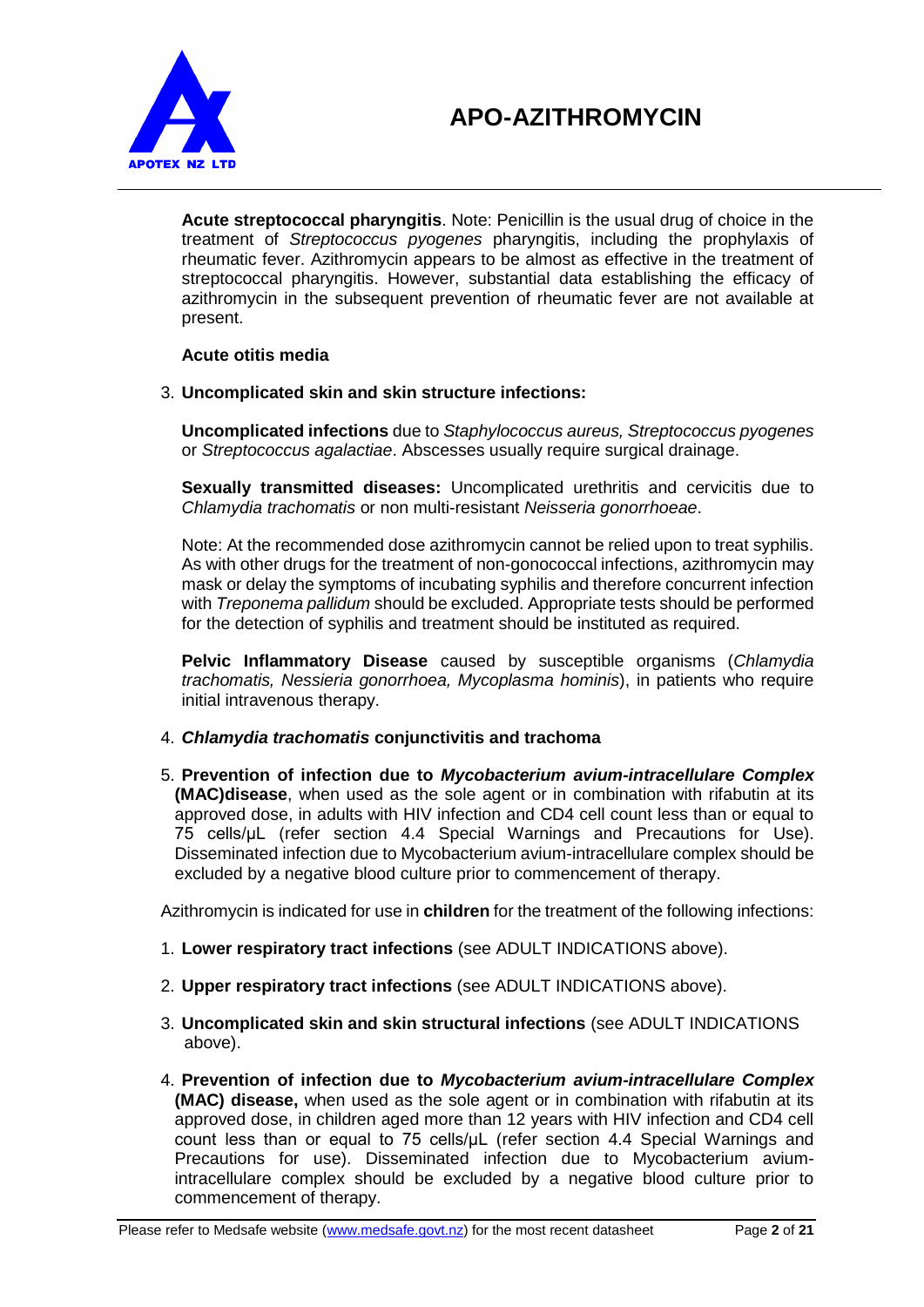

#### 5. **Acute streptococcal pharyngitis/tonsillitis.**

- 6. Note: Penicillin is the usual drug of choice in the treatment of *Streptococcus pyogenes* pharyngitis, including the prophylaxis of rheumatic fever. *The 20 mg/kg*  azithromycin dose appears to be as effective as penicillin in the treatment of *streptococcal pharyngitis.* However, substantial data establishing the efficacy of azithromycin in the subsequent prevention of rheumatic fever are not available at present.
- 7. *Chlamydia trachomatis* **conjunctivitis and trachoma** in children 12 months or older.

## **4.2 Dose and method of administration**

This product is not able to deliver all approved dose regimens. Azithromycin should be given as a single daily dose.

Tablets may be taken with food.

#### **Adults**

**Sexually transmitted uncomplicated urethritis and cervicitis due to** *Chlamydia trachomatis* **or susceptible** *Neisseria gonorrhoeae***:** 1 g as a single dose.

**Conjunctivitis and trachoma due to** *Chlamydia trachomatis***:** 1 g either as a single dose or once weekly for up to three weeks (refer section 5.1 Pharmadynamic Properties, Clinical Trials).

**Following IV therapy for the treatment of Community Acquired Pneumoniae:** 500 mg as a single daily dose to complete a 7 to 10 day course of therapy.

**Following IV therapy for the treatment of Pelvic Inflammatory Disease:** 250 mg as a single daily dose to complete a 7 day course of therapy.

**Prevention of disseminated** *Mycobacterium avium* **complex (MAC) disease in adults with HIV infection:** 1200 mg taken as a single dose once weekly, either alone, or in combination with rifabutin, at its recommended dosage.

**All other indications (including outpatients initiated on oral treatment of CAP due to** *S. Pneumoniae* **or** *H. Influenzae* **):** Total dose of 1.5 g taken as 500 mg on day 1, then 250 mg daily on days 2 to 5 or alternatively as 500 mg daily for 3 days.

#### **Children**

Conjunctivitis and trachoma due to *Chlamydia trachomatis* in children 12 months or older: 20mg/kg either as a single dose or once weekly for up to three weeks.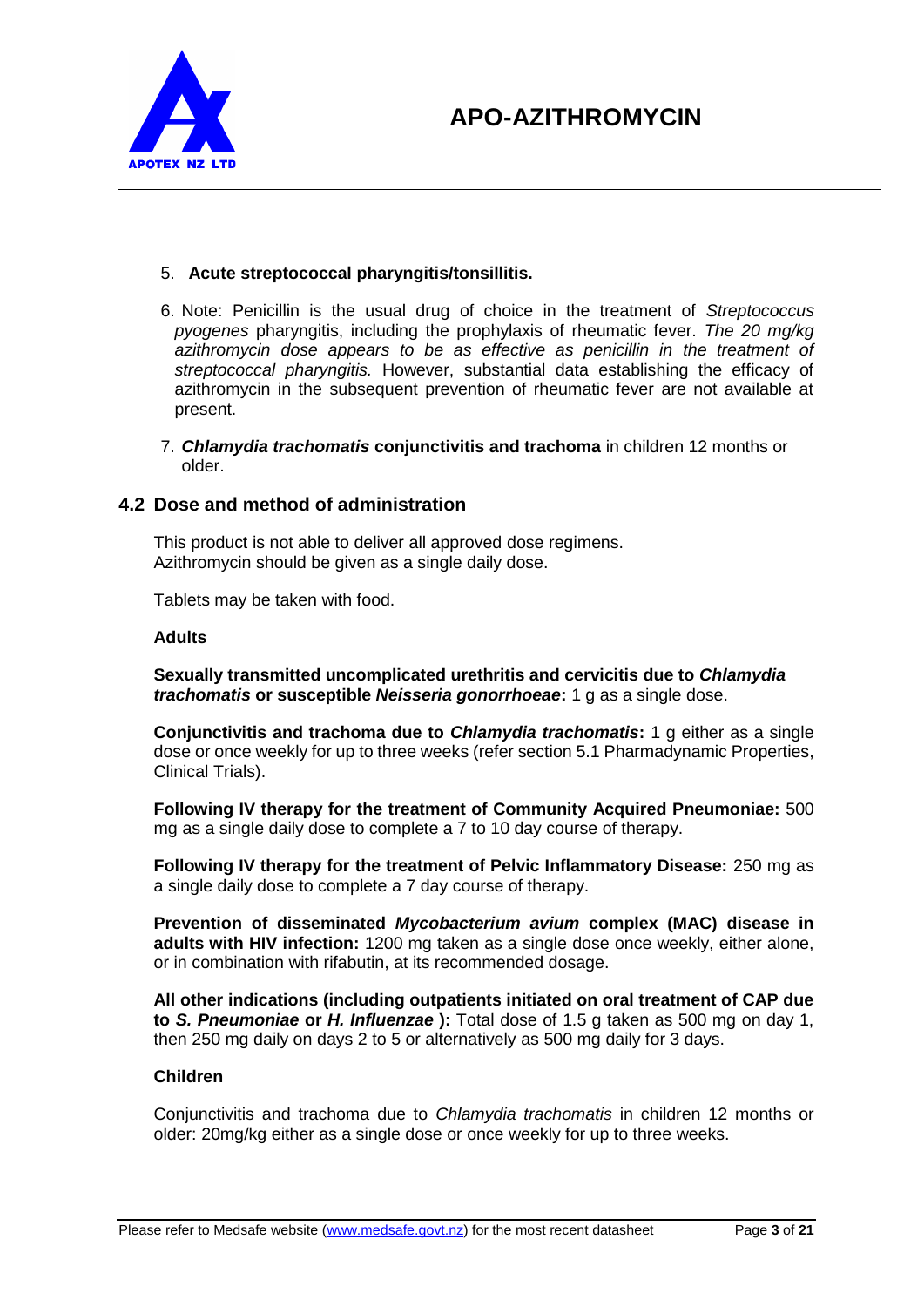

Prevention of disseminated *Mycobacterium avium* complex (MAC) disease in children aged more than 12 years with HIV infection: 1200 mg taken as a single dose once weekly, either alone, or in combination with rifabutin, at its recommended dosage.

Streptococcal pharyngitis and tonsillitis: 20 mg/kg once daily for 3 consecutive days providing a total dose of 60 mg/kg over a 3-day treatment period. For children weighing >45 kg dose as per adults.

Acute Otitis Media: Total dose of 30 mg/kg given as 30 mg/kg as a single dose or 10 mg/kg once daily for 3 days or 10 mg/kg as a single dose on the first day followed by 5 mg/kg/day on days 2-5 for children weighing >45 kg dose as per adults.

All other indications: 10 mg/kg as a single dose on the first day followed by 5 mg/kg/day on days 2-5 for children weighing >45 kg dose as per adults.

### **4.3 Contraindications**

Azithromycin is contraindicated in patients with known hypersensitivity to azithromycin, erythromycin, any other macrolide or ketolide antibiotic, or to any of the inactive ingredients in the product.

### **4.4 Special Warnings and Precautions for use**

#### **Use with caution in the following circumstances:**

In the treatment of pneumonia, azithromycin has been shown to be safe and effective only in the treatment of community-acquired pneumonia of mild severity due to *Streptococcus pneumoniae* or *Haemophilus influenzae* in patients appropriate for outpatient oral therapy. Azithromycin should not be used in patients with pneumonia who are judged to be inappropriate for outpatient oral therapy because of moderate to severe illness or risk factors such as any of the following:

- Patients with cystic fibrosis
- Patients with nosocomially acquired infections
- Patients with known or suspected bacteraemia
- Patients requiring hospital admission
- Elderly or debilitated patients or
- Patients with significant underlying health problems that may compromise their ability to respond to their illness (including immunodeficiency or functional asplenia).

#### **Clostridium difficile-associated diarrhoea**

Antibiotic associated pseudomembranous colitis has been reported with many antibiotics including azithromycin. A toxin produced by *Clostridium difficile* appears to be the primary cause. The severity of the colitis may range from mild to life-threatening. It is important to consider this diagnosis in patients who develop diarrhoea or colitis in association with antibiotic use (this may occur up to several weeks after cessation of antibiotic therapy). Mild cases may respond to drug discontinuation alone. However, in moderate to severe cases appropriate therapy with a suitable oral antibacterial agent effective against *Clostridium difficile* should be considered. Fluids, electrolytes and protein replacement should be provided when indicated. Hypertoxin producing strains of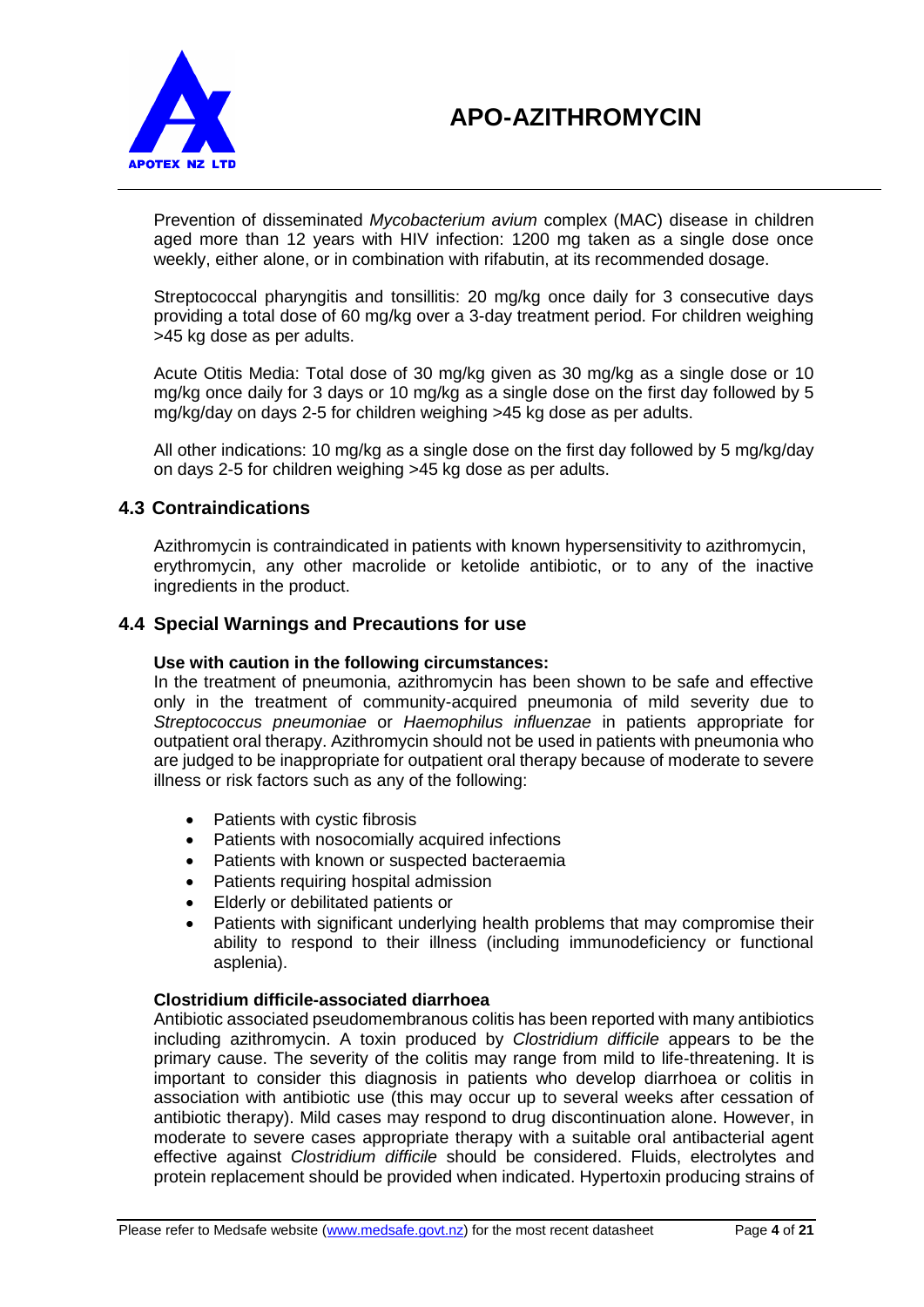



C. difficile cause increased morbidity and mortality, as these infections can be refractory to antimicrobial therapy and may require colectomy.

Drugs which delay peristalsis e.g. opiates and diphenoxylate with atropine (Lomotil) may prolong and/or worsen the condition and should not be used.

#### **Hypersensitivity**

Rare, serious, allergic reactions, including angioedema and anaphylaxis (rarely fatal) and dermatologic reactions including Stevens Johnson Syndrome and toxic epidermal necrolysis (rarely fatal) have been reported in patients on azithromycin therapy (refer section 4.3 Contraindications). Despite initially successful symptomatic treatment of the allergic symptoms, when symptomatic therapy was discontinued, the allergic symptoms recurred soon thereafter in some patients without further azithromycin exposure. These patients required prolonged periods of observation and symptomatic treatment. The relationship of these episodes to the long tissue half-life of azithromycin and subsequent prolonged exposure to antigen is unknown at present.

If an allergic reaction occurs, the drug should be discontinued and appropriate therapy should be instituted. Physicians should be aware that reappearance of the allergic symptoms may occur when symptomatic therapy is discontinued.

#### **Use in renal impairment**

No dose adjustment is needed in patients with mild or moderate renal impairment. After oral administration of a single dose of azithromycin 1g in subjects with severe renal impairment (GFR < 10 mL/min), mean  $AUC_{0-120h}$  and mean  $C_{max}$  were increased by approximately 30% and 60%, respectively when compared to subjects with normal renal function. Caution should be exercised when azithromycin is administered to patients with severe renal impairment.

#### **Hepatotoxicity**

No dose adjustment is recommended for patients with mild to moderate hepatic impairment (GFR 10 - 80 mL/min). Nonetheless, since liver is the principal route of elimination for azithromycin, the use of azithromycin should be undertaken with caution in patients with significant hepatic disease (refer section 5.2 Pharmacokinetics Properties).

Abnormal liver function, hepatitis, cholestatic jaundice, hepatic necrosis and hepatic failure have been reported, some of which have resulted in dath. Discontiue azithromycin immediately if signs and symptoms of hepatitis occur.

#### **Ergot derivatives**

In patients receiving ergot derivatives, ergotism has been precipitated by coadministration of some macrolide antibiotics. There are no data concerning the possibility of an interaction between ergot and azithromycin. However, because of the theoretical possibility of ergotism, azithromycin and ergot derivatives should not be coadministered.

#### **Superinfection**

As with any antibiotic preparation, observation for signs of superinfection with nonsusceptible organisms, including fungi, is recommended.

#### **Other**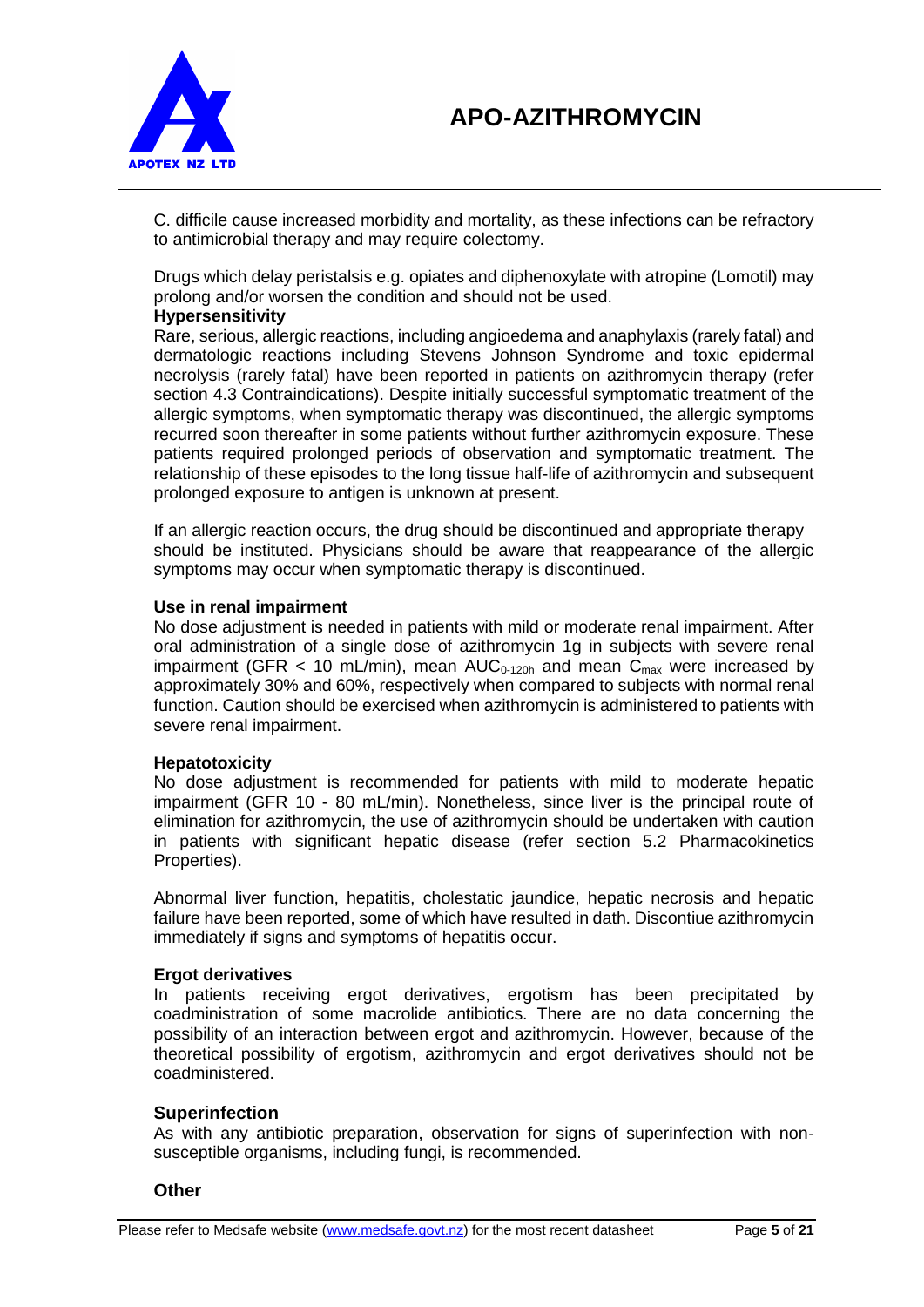

The majority of cases of disseminated *Mycobacterium Avium* complex infection occur in patients with CD4 counts below 50 cells/μL. Some authorities recommend delay of initiation of prophylaxis until the cell count has fallen to 50 cells/μL.

No evidence exists from formal studies to determine the need for, and frequency of, repeat dosing in the treatment of trachoma.

#### **Prolongation of the QT interval**

Ventricular arrhythmias associated with prolonged QT interval, including ventricular tachycardia and torsades de pointes have been reported with macrolide antibiotics including azithromycin. Prescribers should consider the risk of QT prolongation (which can be fatal) when weighing the risks and benefits of azithromycin for at-risk groups including:

- Patients predisposed to QT interval prolongation such as those with a history of torsades de pointes or congenital long QT syndrome.
- patients taking other medication known to prolong the QT interval such as antiarrhythmics of classes IA and III; antipsychotic agents; antidepressants; and fluoroquinolones
- patients with electrolyte disturbance, particularly in cases of hypokalaemia and hypomagnesaemia.
- patients with clinically relevant bradycardia, cardiac arrhythmia or cardiac insufficiency.

#### **4.5 Interactions with other medicines and other forms of interactions**

Azithromycin does not interact significantly with the hepatic cytochrome P450 system. It is not believed to undergo the pharmacokinetic drug interactions as seen with erythromycin and other macrolides. Hepatic cytochrome P450 induction or inactivation via cytochrome-metabolite complex does not occur with azithromycin.

#### **Drugs that should not be concomitantly administered with azithromycin:**

**Antacids:** In a pharmacokinetic study investigating the effects of simultaneous administration of antacid with azithromycin, no effect on overall bioavailability was seen although peak serum concentrations were reduced by up to 30%. In patients receiving azithromycin and antacids, the drugs should not be taken simultaneously.

**Ergot:** The theoretical possibility of ergotism contraindicates the concurrent use of azithromycin with ergot derivatives (refer section 4.4 Special Warnings and Precautions for Use, under *use with caution in the following circumstances* above).

### **Drugs that require dosage adjustment when administered concomitantly with azithromycin:**

**Cyclosporin:** In a pharmacokinetic study with healthy volunteers that were administered a 500 mg/day oral dose of azithromycin for 3 days and were then administered a single 10 mg/kg oral dose of cyclosporin, the resulting  $C_{\text{max}}$  and  $AUC_{0.5}$  were found to be significantly elevated. Consequently, caution should be exercised before considering concurrent administration of these drugs. If coadministration of these drugs is necessary, cyclosporine levels should be monitored, and the dose adjusted accordingly.

#### **Drugs that have been studied with no clinically significant interaction shown:**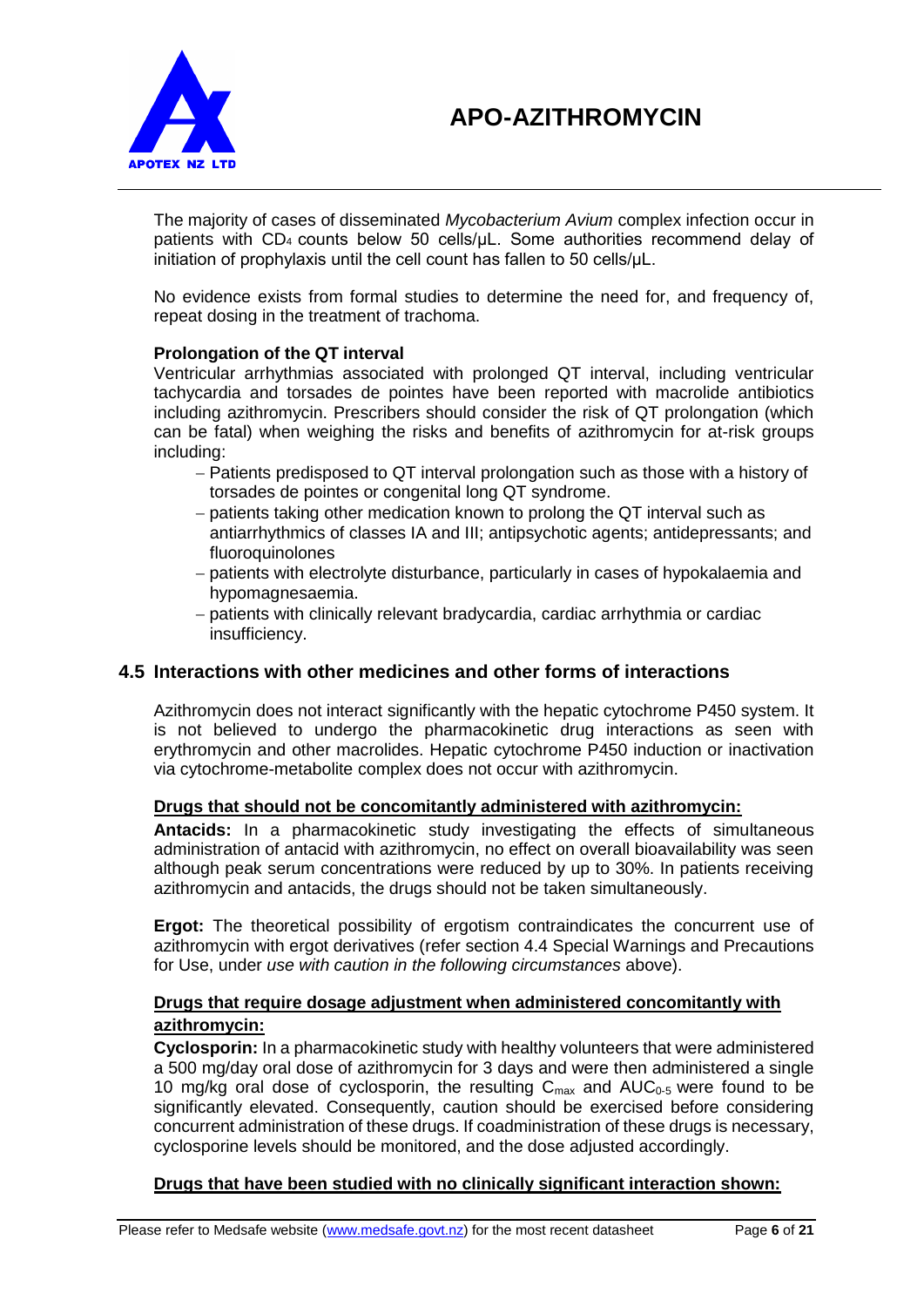

**Atorvastatin:** Coadministration of atorvastatin (10 mg daily) and azithromycin (500 mg daily) did not alter the plasma concentrations of atorvastatin (based on a HMG CoAreductase inhibition assay).

**Carbamazepine:** In a pharmacokinetic interaction study in healthy volunteers, no significant effect was observed on the plasma levels of carbamazepine or its active metabolite in patients receiving concomitant azithromycin.

**Cetirizine:** In healthy volunteers, coadministration of a 5-day regimen of azithromycin with cetirizine 20 mg at steady-state resulted in no pharmacokinetic interaction and no significant changes in the QT interval.

**Cimetidine:** In a pharmacokinetic study investigating the effects of a single dose of cimetidine, given 2 hours before azithromycin, on the pharmacokinetics of azithromycin, no alteration of azithromycin pharmacokinetics was seen.

**Coumarin-type oral anticoagulants:** In a pharmacokinetic interaction study, azithromycin did not alter the anticoagulant effect of a single 15 mg dose of warfarin administered to healthy volunteers. There have been reports received in the postmarketing period of potentiated anticoagulation subsequent to coadministration of azithromycin and coumarin-type oral anticoagulants. Although a causal relationship has not been established, consideration should be given to the frequency of monitoring prothrombin time, when azithromycin is used in patients receiving coumarin-type oral anticoagulants.

**Didanosine:** Co-administration of 1200 mg/day azithromycin with 400 mg/day didanosine in 6 HIV-positive subjects for 2 weeks had no effect on the steady state pharmacokinetics of didanosine as compared with placebo.

**Efavirenz:** Coadministration of a 600 mg single dose of azithromycin and 400 mg efavirenz daily for 7 days did not result in any clinically significant pharmacokinetic interactions. No dose adjustment is necessary when azithromycin is given with efavirenz.

**Fluconazole:** Coadministration of a single dose of 1200 mg azithromycin did not alter the pharmacokinetics of a single dose of 800 mg fluconazole. Total exposure and half life of azithromycin were unchanged by the coadministration of fluconazole however a clinically insignificant decrease in  $C_{\text{max}}$  (18%) of azithromycin was observed. No dose adjustment is necessary when azithromycin is given with fluconazole.

**Indinavir:** Coadministration of a single dose of 1200 mg azithromycin had no statistically significant effect on the pharmacokinetics of indinavir administered as 800 mg three times daily for 5 days. No adjustment of the dose is necessary when azithromycin is given with indinavir.

**Methylprednisolone:** In a pharmacokinetic interaction study in healthy volunteers, azithromycin had no significant effect on the pharmacokinetics of methylprednisolone.

**Midazolam:** In healthy volunteers, coadministration of azithromycin 500 mg/day for 3 days did not cause clinically significant changes in the pharmacokinetics and pharmacodynamics of a single 15 mg dose of midazolam.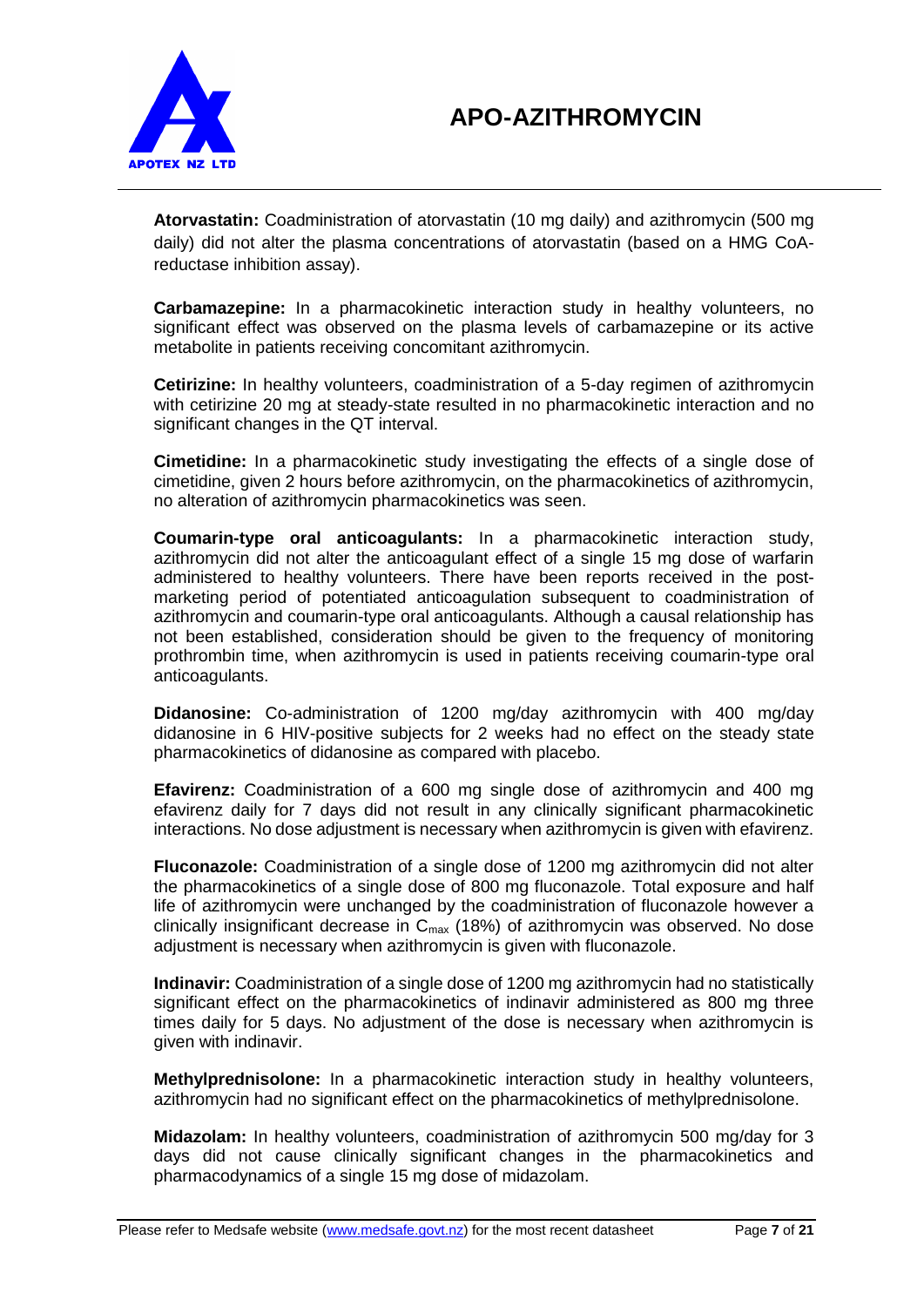

**Nelfinavir:** Coadministration of 1200 mg azithromycin and nelfinavir at steady state (750 mg three times daily) resulted in increased azithromycin concentrations. No clinically significant adverse effects were observed, and no dose adjustment is required.

**Rifabutin:** Coadministration of azithromycin and rifabutin did not affect the serum concentrations of either drug. Neutropenia was observed in subjects receiving concomitant treatment with azithromycin and rifabutin. Although neutropenia has been associated with use of rifabutin, a causal relationship to combination with azithromycin has not been established.

**Sildenafil:** In normal healthy male volunteers, there was no evidence of an effect of azithromycin (500 mg daily for 3 days) on the AUC and  $C_{\text{max}}$ , of sildenafil or its major circulating metabolite.

**Terfenadine, astemizole:** In a study in normal subjects addition of azithromycin did not result in any significant changes in cardiac repolarisation (QTc interval) measured during the steady state dosing of terfenadine. However, there have been cases reported where the possibility of such an interaction could not be entirely excluded.

**Theophylline:** There is no evidence of any pharmacokinetic interaction when azithromycin and theophylline are coadministered to healthy volunteers.

**Triazolam:** In 14 healthy volunteers, coadministration of azithromycin 500 mg on Day 1 and 250 mg on Day 2 with 0.125 mg triazolam on Day 2 had no significant effect on any of the pharmacokinetic variables for triazolam compared to triazolam and placebo

. **Trimethoprim/sulfamethoxazole:** Coadministration of trimethoprim/sulfamethoxazole DS (160 mg/800 mg) for 7 days with azithromycin 1200 mg on Day 7 had no significant effect on peak concentrations, total exposure or urinary excretion of either trimethoprim or sulfomethoxazole. Azithromycin serum concentrations were similar to those seen in other studies. No dose adjustment is necessary.

**Zidovudine:** Single 1000 mg doses and multiple 1200 mg or 600 mg doses of azithromycin did not affect the plasma pharmacokinetics or urinary excretion of zidovudine or its glucuronide metabolite. However, administration of azithromycin increased the concentrations of phosphorylated zidovudine, the clinically active metabolite, in peripheral blood mononuclear cells. The clinical significance of this finding is unclear.

## **Other Interactions:**

**Digoxin:** Some of the macrolide antibiotics have been reported to impair the metabolism of digoxin (in the gut) in some patients. In patients receiving concomitant azithromycin, a related azalide antibiotic, and digoxin, the possibility of raised digoxin levels should be borne in mind.

#### **Effects on Laboratory Tests**

There are no reported laboratory test interactions.

#### **4.6 Fertility, pregnancy and lactation Use in Pregnancy**

No studies have been carried out in pregnant women. Azithromycin was not fetotoxic or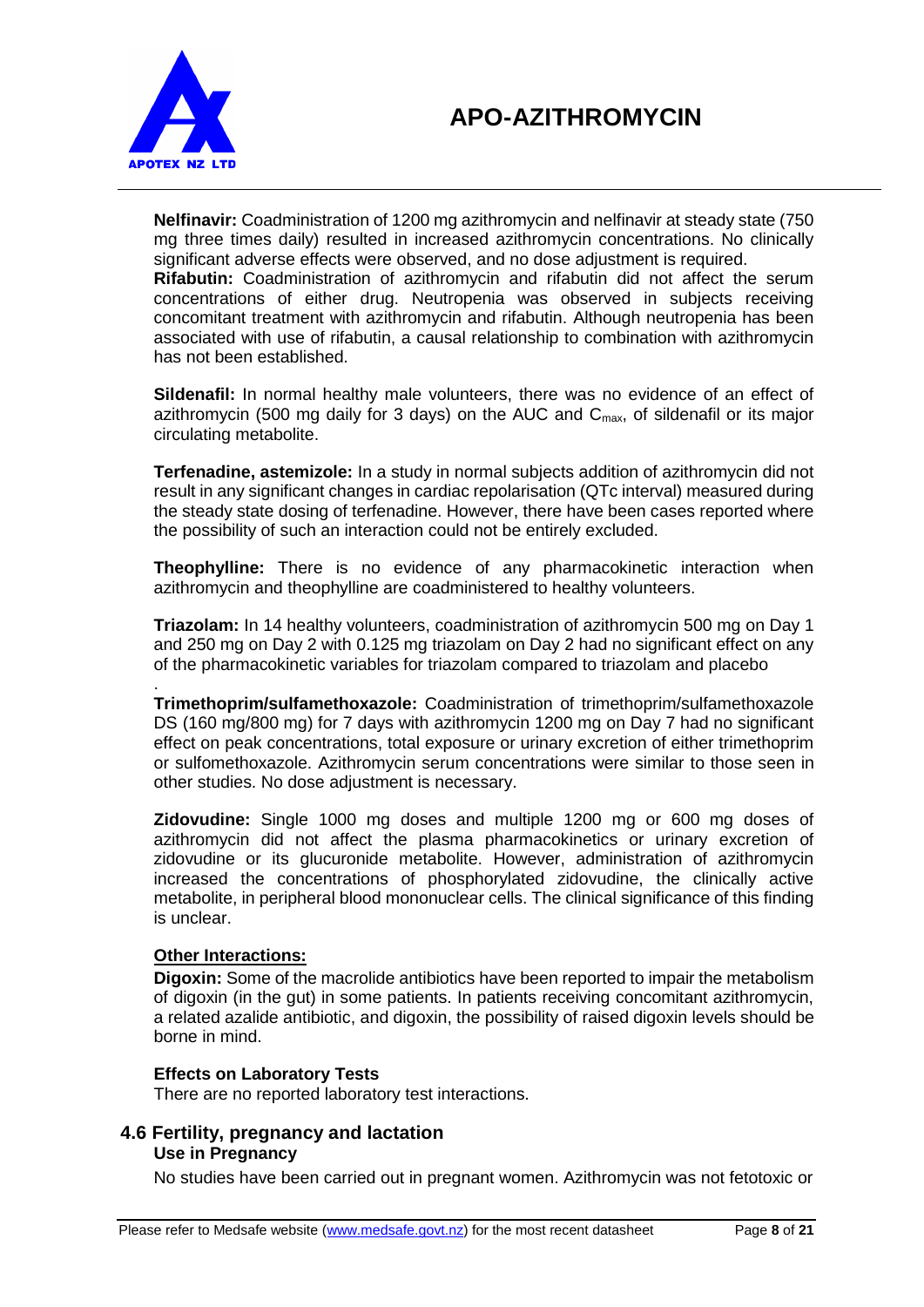

teratogenic in mice and rats at doses that were moderately maternotoxic (up to 200 mg/kg/day). At 200 mg/kg/day, mouse and rat fetal tissues homogenate concentrations were 5 to 10-fold higher than corresponding maternal plasma concentrations.

Because animal reproduction studies are not always predictive of human response, this drug should be used during pregnancy only if clearly needed.

#### **Use in Lactation**

Azithromycin has been reported to be secreted into human breast milk, but there are no adequate and well-controlled clinical studies in nursing women that have characterised the pharmacokinetics of azithromycin excretion into human breast milk. Azithromycin should only be used in lactating women where adequate alternatives are not available.

#### **4.7 Effects on ability to drive and use machines**

No studies have been conducted.

### **4.8 Undesirable effects**

#### **Clinical trials**

In clinical trials, most of the reported adverse events were mild to moderate in severity and were reversible on discontinuation of the drug. Approximately 0.7% of patients discontinued azithromycin therapy because of treatment-related adverse events. Most of the adverse events leading to discontinuation were related to the gastrointestinal tract, e.g. nausea, vomiting, diarrhoea or abdominal pain. Rare, but potentially serious, adverse events were angioedema (1 case) and cholestatic jaundice (1 case).

Hearing impairment has been reported in investigational studies, mainly where higher doses were used, for prolonged periods of time. In those cases where follow-up information was available the majority of these events were reversible.

#### **Adults**

**Multiple-dose regimen:** The most frequently reported adverse events in patients receiving the multiple-dose regimen of azithromycin were related to the gastrointestinal system with diarrhoea/loose stools (5%), nausea (3%) and abdominal pain (3%) being the most frequently reported. No other side effects occurred in patients on the multipledose regimen with a frequency >1%.

Side effects that occurred with a frequency of 1% or less included the following:

**Allergic:** rash, photosensivity, angioedema.

**Cardiovascular:** palpitations, chest pain.

**Gastrointestinal:** dyspepsia, flatulence, vomiting, melaena, cholestatic jaundice.

**Genitourinary:** moniliasis, vaginitis, nephritis.

**Nervous system:** dizziness, headache, vertigo, somnolence.

**General:** fatigue.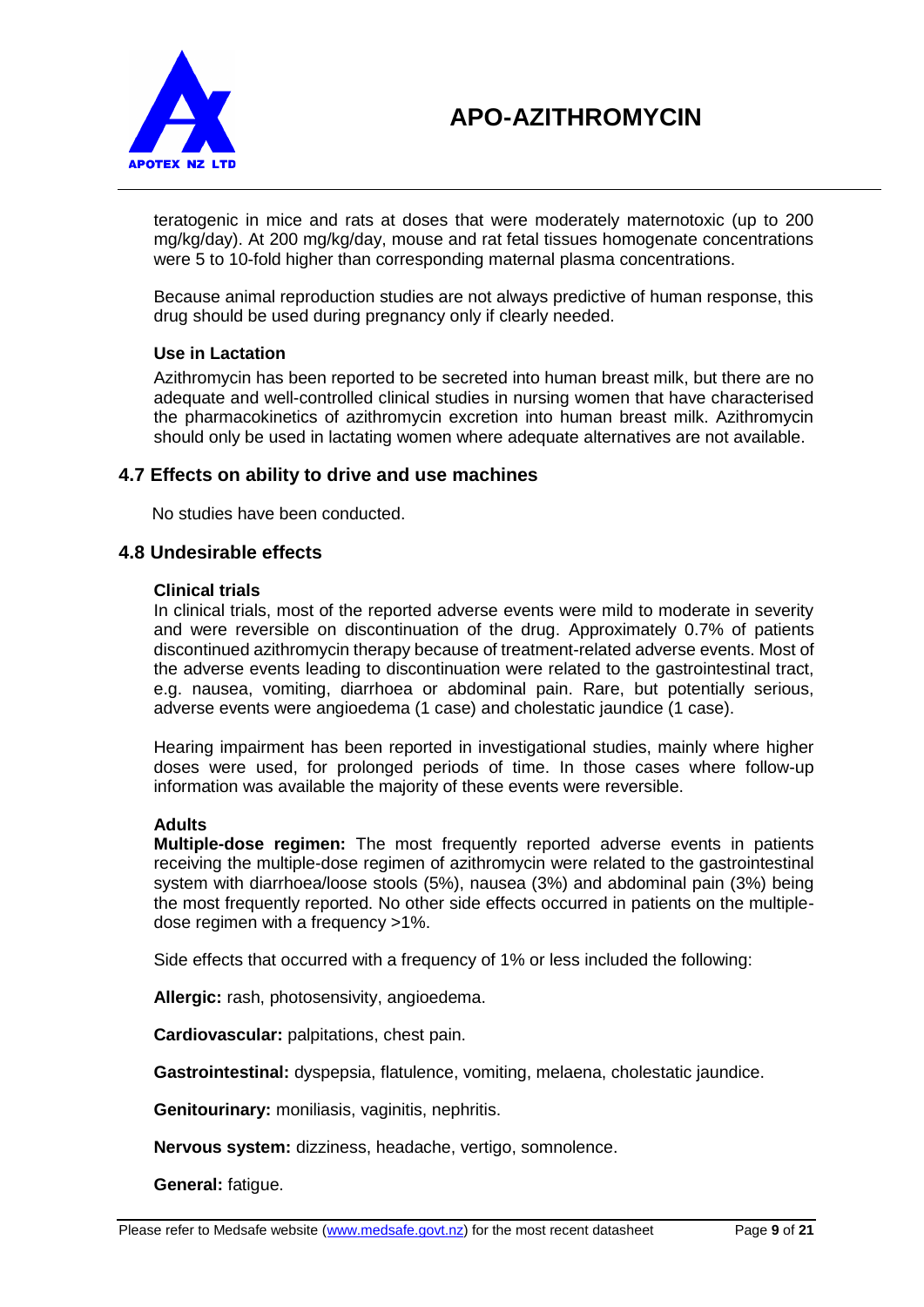

**Single 1-gram dose regimen:** The most frequently reported adverse events in patients receiving a single-dose regimen of 1 gram of azithromycin were related to the gastrointestinal system and were more frequently reported than in patients receiving the multiple-dose regimen. Adverse events that occurred in patients on the single 1-gram dosing regimen of azithromycin with a frequency of 1% or greater included diarrhoea/loose stools (7%), nausea (5%), abdominal pain (5%) vomiting (2%), vaginitis (2%) and dyspepsia (1%).

**Laboratory abnormalities:** Significant abnormalities (irrespective of drug relationship) occurring during the clinical trials were reported as follows:

**Incidence ≥ 1%:** elevated serum creatinine phosphokinase, potassium, ALT (SGPT), GGT and AST (SGOT) lymphocytes and neutrophils; decreased neutrophils.

**Incidence < 1%:** leukopenia, neutropenia, thrombocytopenia, elevated serum alkaline phosphatase, bilirubin, BUN, creatinine, blood glucose, LDH, and phosphate, monocytes, basophils, bicarbonate; decreased sodium, potassium.

When follow-up was provided, changes in laboratory tests appeared to be reversible.

In multiple-dose trials involving > 3000 patients, 3 patients discontinued therapy because of treatment-related liver enzyme abnormalities and 1 because of a renal function abnormality.

|                              | Study 155      |              | Study 174    |                  |                               |
|------------------------------|----------------|--------------|--------------|------------------|-------------------------------|
|                              | <b>Placebo</b> | Azithromycin | Azithromycin | <b>Rifabutin</b> | <b>Combination</b><br>therapy |
| <b>Adverse</b><br>Event      | $N=91$         | $N = 89$     | $N = 233$    | $N = 236$        | $N = 224$                     |
| Diarrhoea                    | 15.4           | 52.8         | 50.2         | 19.1             | 50.9                          |
| Abdominal<br>pain            | 6.6            | 27           | 32.2         | 12.3             | 31.7                          |
| Nausea                       | 11.0           | 32.6         | 27.0         | 16.5             | 28.1                          |
| Loose stools                 | 6.6            | 19.1         | 12.9         | 3.0              | 9.4                           |
| Flatulence                   | 4.4            | 9.0          | 10.7         | 5.1              | 5.8                           |
| Vomiting                     | 1.1            | 6.7          | 9.0          | 3.8              | 5.8                           |
| Dyspepsia                    | 1.1            | 9.0          | 4.7          | 1.7              | 1.8                           |
| Rash                         | 2.2            | 3.4          | 6.0          | 8.1              | 9.8                           |
| <b>Pruritus</b>              | 3.3            | 0            | 3.9          | 3.4              | 7.6                           |
| Headache                     | 0              | 0            | 3.0          | 5.5              | 4.5                           |
| Arthralgia                   | 0              | 0            | 3.0          | 4.2              | 7.1                           |
| <b>Subjects</b><br>with AE's | 31.9           | 79.8         | 78.1         | 59.7             | 83.5                          |

Incidence of the Most Frequent (>5% in any Treatment Group) Treatment Related (%) Adverse Events in HIV Infected Patients Receiving Prophylaxis for Disseminated MAC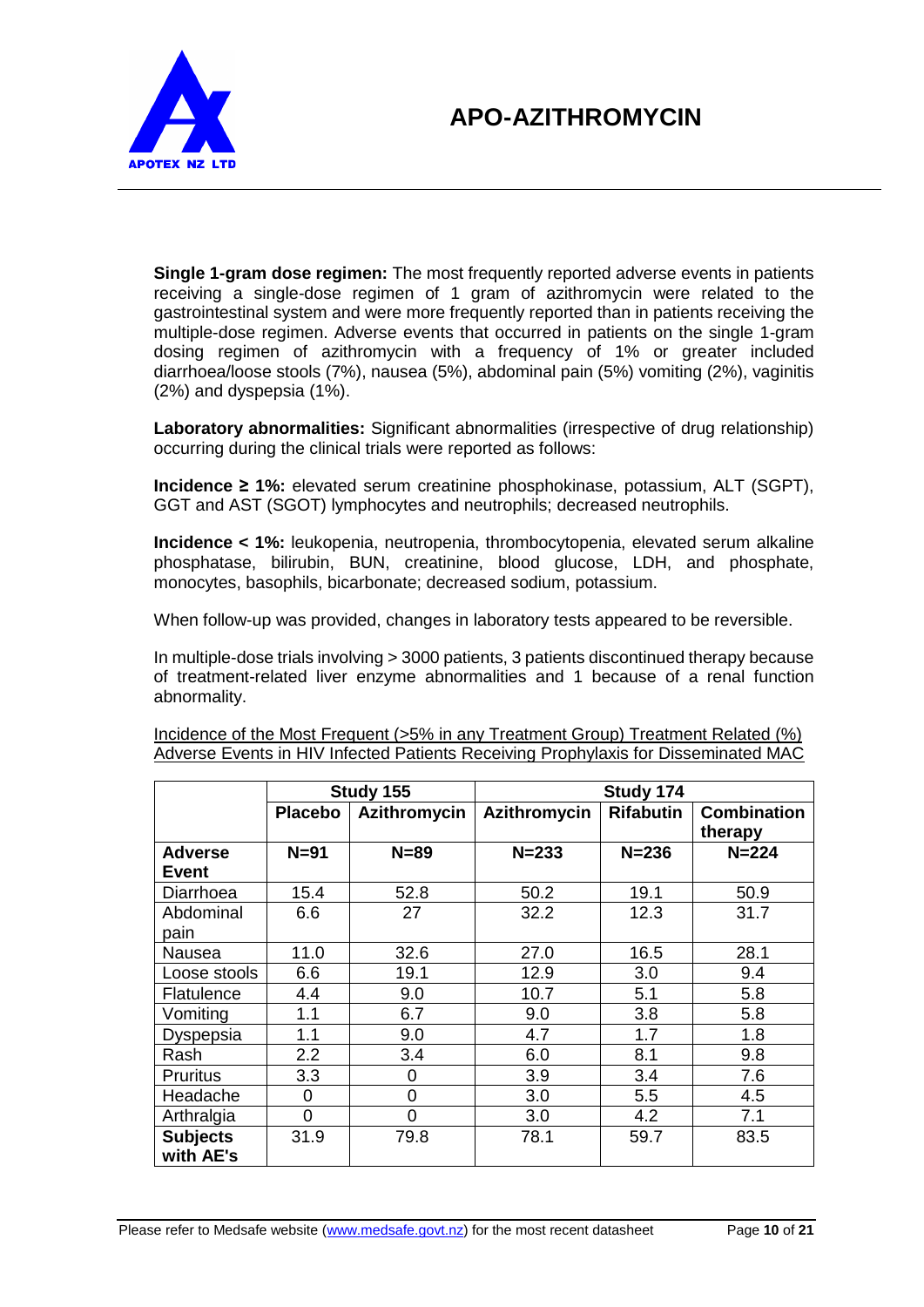

The most common laboratory test abnormalities were haematological (mainly decreases in hemoglobin and white cell count) and increases in AST and ALT.

### **Children**

The side effect profile in children is comparable with that of adults. No new adverse events have been reported in children. In the treatment of streptococcal pharyngitis, the 20 mg/kg/day dose is associated with a higher rate of adverse events. These are mainly gastrointestinal and remain mild to moderate.

The following adverse events, where a causal relationship to treatment could not be ruled out, were reported at an occurrence of ≥1%:

| <b>Category of event</b><br><b>Event</b> |                       | <b>Azithromycin Dose Study 96-001</b> |               |
|------------------------------------------|-----------------------|---------------------------------------|---------------|
|                                          |                       | 10 mg/kg*                             | 20 mg/kg*     |
|                                          |                       | 3 day (n=169)                         | 3 day (n=165) |
| Gastrointestinal                         | <b>Abdominal Pain</b> | 2%                                    | 5%            |
| system disorders                         | Diarrhoea             | 3%                                    | 6%            |
|                                          | Nausea                | 1%                                    | 3%            |
|                                          | Vomiting              | 7%                                    | 9%            |
| General condition                        | Allergic reaction     | 2%                                    |               |
| disorders                                |                       |                                       |               |
| Skin and accessory                       | Eczema                | 1%                                    |               |
| structures                               | Rash                  | 1%                                    |               |

## **Post-marketing Experience**

In post marketing experience, the following adverse events have been reported:

**Infections & Infestations** – moniliasis and vaginitis.

**Blood and Lymphatic System Disorders**: thrombocytopenia.

**Body as a whole** - asthenia, anaphylaxis (rarely fatal), fatigue and malaise.

**Cardiovascular** - hypotension; palpitations and arrhythmias including ventricular tachycardia (as seen with other macrolides) have been reported. There have been rare reports of QT prolongation and torsades de pointes. A causal relationship between azithromycin and these effects has not been established.

**Central & Peripheral Nervous system** - dizzines, somnolence, headache, syncope, convulsions (as seen with other macrolides), hypoesthesia, paraesthesia and hyperactivity.

**Gastrointestinal** - vomiting/diarrhoea (rarely resulting in dehydration), dyspepsia, pancreatitis, anorexia, constipation, pseudomembranous colitis, rare reports of tongue discolouration.

**Genitourinary** - acute renal failure, interstitial nephritis.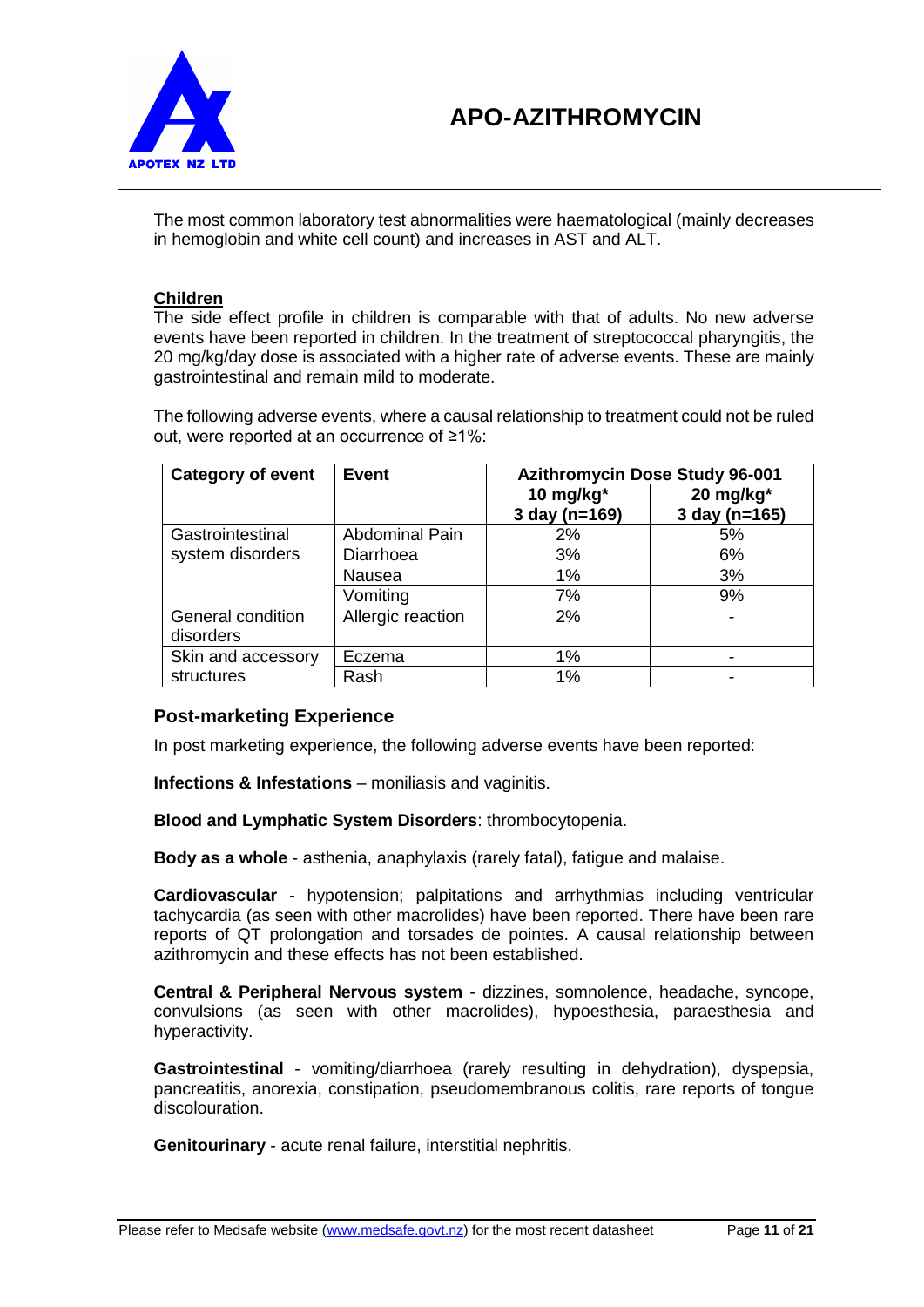

**Liver/Biliary** - abnormal liver function including hepatitis and cholestatic jaundice, hepatic necrosis and hepatic failure, which have rarely resulted in death. However, a causal relationship has not been established.

**Musculoskeletal** - arthralgia.

**Psychiatric** - aggressive reaction, nervousness, agitation, anxiety.

**Skin/Appendages** - pruritus, urticaria, oedema, angioedema, serious skin reactions including erythrema multiforme, rash, photosensitivity, Stevens Johnson Syndrome, toxic epidermal necrolysis.

**Special senses** - vertigo, hearing disturbances\* including hearing loss, deafness and/or tinnitus, Taste/smell perversion and/or loss; however a causal relationship has not been established.

\* Hearing impairment has been reported with macrolide antibiotics.

#### **Reporting of suspected adverse reactions:**

Reporting suspected adverse reactions after authorisation of the medicine is important. It allows continued monitoring of the benefit/risk balance of the medicine. Healthcare professionals are asked to report any suspected adverse reactions https//nzphvc.otago.ac.nz/reporting/.

#### **4.9 Overdose**

Most adverse events experienced in higher then recommended doses were similar in type and may be more frequent than those seen at normal doses. The incidence of tinnitus and ototoxicity is more frequent in overdosage than at normal doses. In the event of overdosage, general symptomatic and supportive measures are indicated as required.

As with many cationic amphiphilic drugs, phospholipidosis has been observed in some tissues of mice, rats and dogs given multiple doses of azithromycin. It has been demonstrated in numerous organ systems in dogs administered doses which, based on pharmacokinetics, are as low as 2-3 times greater than the recommended human dose and in rats at doses comparable to the human dose. This effect is reversible after cessation of azithromycin treatment. The significance of these findings for humans with overdose of azithromycin is unknown.

Contact the Poisons Information Centre on 0800 POISON (0800 764 766) for advice on management of overdose.

# **5. PHARMACOLOGICAL PROPERTIES**

#### **5.1 Pharmacodynamics Properties**

Pharmacotherapeutic group: antibacterials for systemic use, macrolides, azithromycin, ATC code: J01FA10

#### **Mechanism of Action**

Azithromycin acts by binding to the 50S ribosomal subunit of susceptible organisms, thus interfering with microbial protein synthesis and inhibiting the assembly of the 50S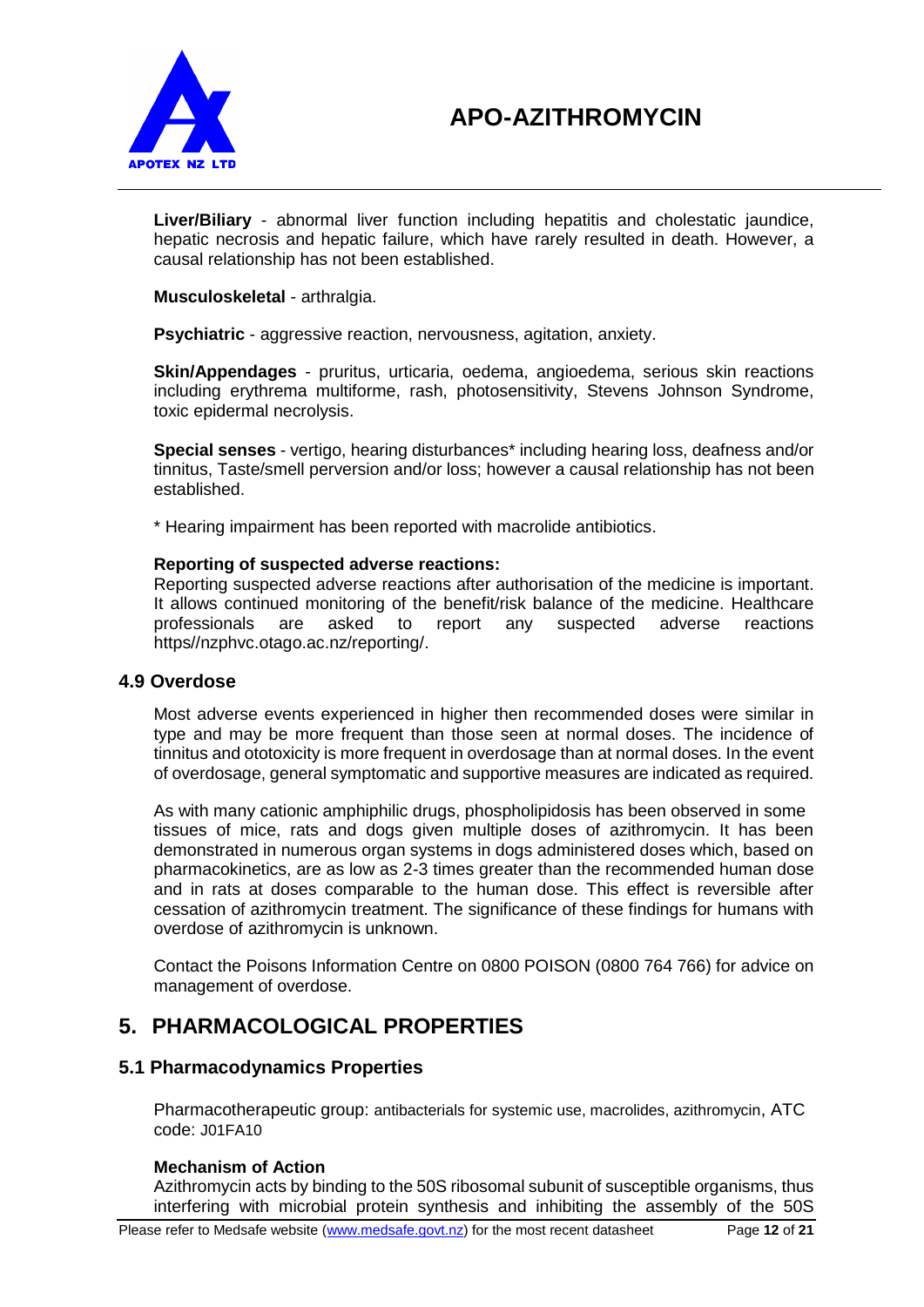

ribosomal subunit. Nucleic acid synthesis is not affected.

## **Clinical trials Disseminated MAC Disease Prophylaxis**

In a placebo-controlled study, patients receiving azithromycin were less than one-half as likely to develop MAC bacteremia as those on placebo. The one-year cumulative incidence rate of disseminated MAC disease was 8.24% on azithromycin and 20.22% on placebo.

In a comparative study the risk of developing MAC bacteremia in patients receiving azithromycin was less than that observed for patients receiving rifabutin. Patients on a combination of azithromycin and rifabutin were approximately one-third as likely to develop MAC bacteremia as those patients receiving either agent alone. The one-year cumulative incidence rate of disseminated MAC disease was 7.62% on azithromycin, 15.25% on rifabutin and 2.75% on azithromycin and rifabutin. However, patients receiving the combination were more likely to discontinue therapy due to poor tolerability.

### **Trachoma**

### *Trachoma - Children and Adults*

Information from clinical trial data and published reports of studies supports the efficacy of 20 mg/kg to 1 g, taken either as a single dose or each week for three weeks, in the treatment of trachoma in children and adults. The single dose schedule has not been compared with the three weekly dosing schedule in clinical trials.

#### *Trachoma - Repeat Courses*

While the statistically significant superiority of a single dose of azithromycin given as a single dose and repeated at 6 months versus a single dose of azithromycin to adults or children with active trachoma has not been determined, information from clinical trial data suggests that the trachoma free period may be extended by a repeat single dose of azithromycin at 6 months.

#### Pharyngitis/Tonsillitis

In a clinical trial (study 96-001), 501 children aged 2 - 12 years with a clinical diagnoses of acute tonsillitis received azithromycin 10 mg/kg/day or 20 mg/kg/day for 3 days or penicillin V, 50 mg/kg (in 3 divided doses) for 10 days. (Note the recommended dose for penicillin V in Australia is 20 mg/kg/day). Similar clinical efficacy but greater bacteriological eradication was evident at the 20 mg/kg/day dose (the daily dose did not exceed 500 mg). Group A Beta - haemolytic streptococci (GABHS) eradication rates and clinical response rates are detailed below:

| <b>Treatment</b>      | Day 14   | Day 30 |
|-----------------------|----------|--------|
| Azithromycin 10 mg/kg | 57.8%    | 56.8%  |
| Azithromycin 20 mg/kg | $94.2\%$ | 82.8%  |
| Penicillin V 50 mg/kg | 84.2%    | 81.6%  |

### *GABHS Eradication Rates at Day 14 and Day 30*

#### *Clinical Response Rates (Success) at Day 14*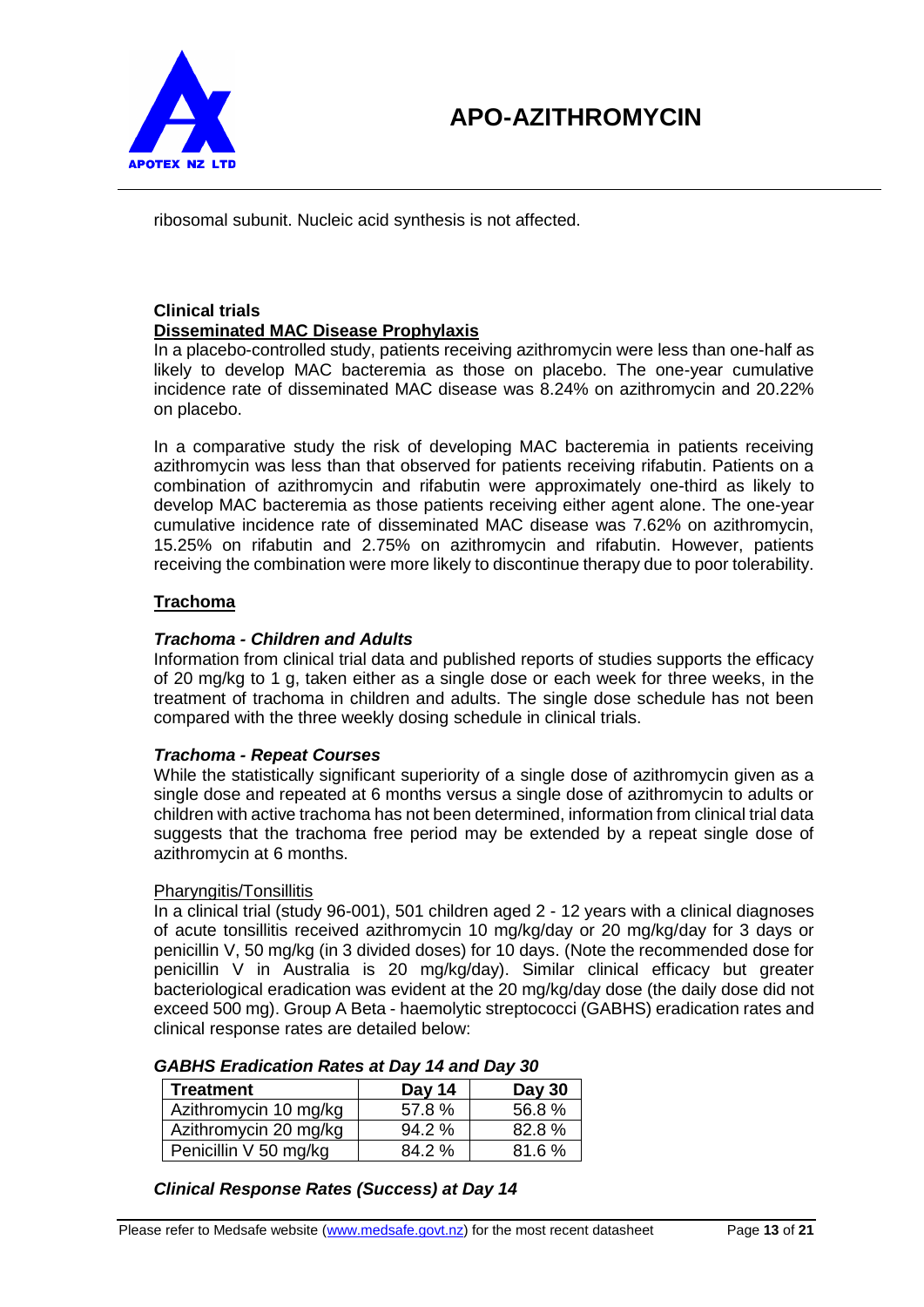

| <b>Treatment</b>      | Day 14   |
|-----------------------|----------|
| Azithromycin 10 mg/kg | 94.1 %   |
| Azithromycin 20 mg/kg | 100.0%   |
| Penicillin V 50 mg/kg | $94.5\%$ |

### *Cardiac Electrophysiology*

QTc interval prolongation was studied in a randomised, placebo-controlled parallel trial in 116 healthy subjects who received either chloroquine (1000 mg) alone or in combination with azithromycin (500 mg, 1000 mg, and 1500 mg once daily). Coadministration of azithromycin increased the QTc interval in a dose- and concentrationdependent manner. In comparison to chloroquine alone, the maximum mean (95% upper confidence bound) increases in QTcF were 5 (10) ms, 7 (12) ms and 9 (14) ms with the co-administration of 500 mg, 1000 mg and 1500 mg azithromycin, respectively.

#### *Mechanism of Resistance*

The two most frequently encountered mechanisms of resistance to macrolides, including azithromycin, are target modification (most often by methylation of 23S rRNA) and active efflux. The occurrence of these resistance mechanisms varies from species to species and, within a species, the frequency of resistance varies by geographical location.

The most important ribosomal modification that determines reduced binding of macrolides is post-transcriptional (N6)-dimethylation of adenine at nucleotide A2058 (*E. coli* numbering system) of the 23S rRNA by methylases encoded by *erm* (*e*rythromycin *r*ibosome *m*ethylase) genes. Ribosomal modifications often determine cross resistance  $(MLS_B$  phenotype) to other classes of antibiotics whose ribosomal binding sites overlap that of the macrolides: the lincosamides (including clindamycin), and the streptogramins B (which include, for example, the quinupristin component of quinupristin/dalfopristin). Different *erm* genes are present in different bacterial species, in particular streptococci and staphylococci. Susceptibility to macrolides can also be affected by less frequently encountered mutational changes in nucleotides A2058 and A2059, and at some other positions of 23S rRNA, or in the large subunit ribosomal proteins L4 and L22.

Efflux pumps occur in a number of species, including Gram-negatives, such as *Haemophilus influenzae* (where they may determine intrinsically higher MICs) and staphylococci. In streptococci and enterococci, an efflux pump that recognises 14- and 15-membered macrolides (which include, respectively, erythromycin and azithromycin) is encoded by *mef*(A) genes.

#### *Microbiology:*

*Methodology for determining the in vitro susceptibility of bacteria to azithromycin* Susceptibility testing should be conducted using standardized laboratory methods, such as those described by the Clinical and Laboratory Standards Institute (CLSI). These include dilution methods (MIC determination) and disk susceptibility methods. Both CLSI and the European Committee on Antimicrobial Susceptibility Testing (EUCAST) provide interpretive criteria for these methods.

A report of "Susceptible" indicates that the pathogen is likely to be inhibited when the patient is given the recommended dose. A report of Intermediate indicates that the result should be considered equivocal, and if the microorganism is not fully susceptible to alternative, clinically feasible drugs, the test should be repeated. This category implies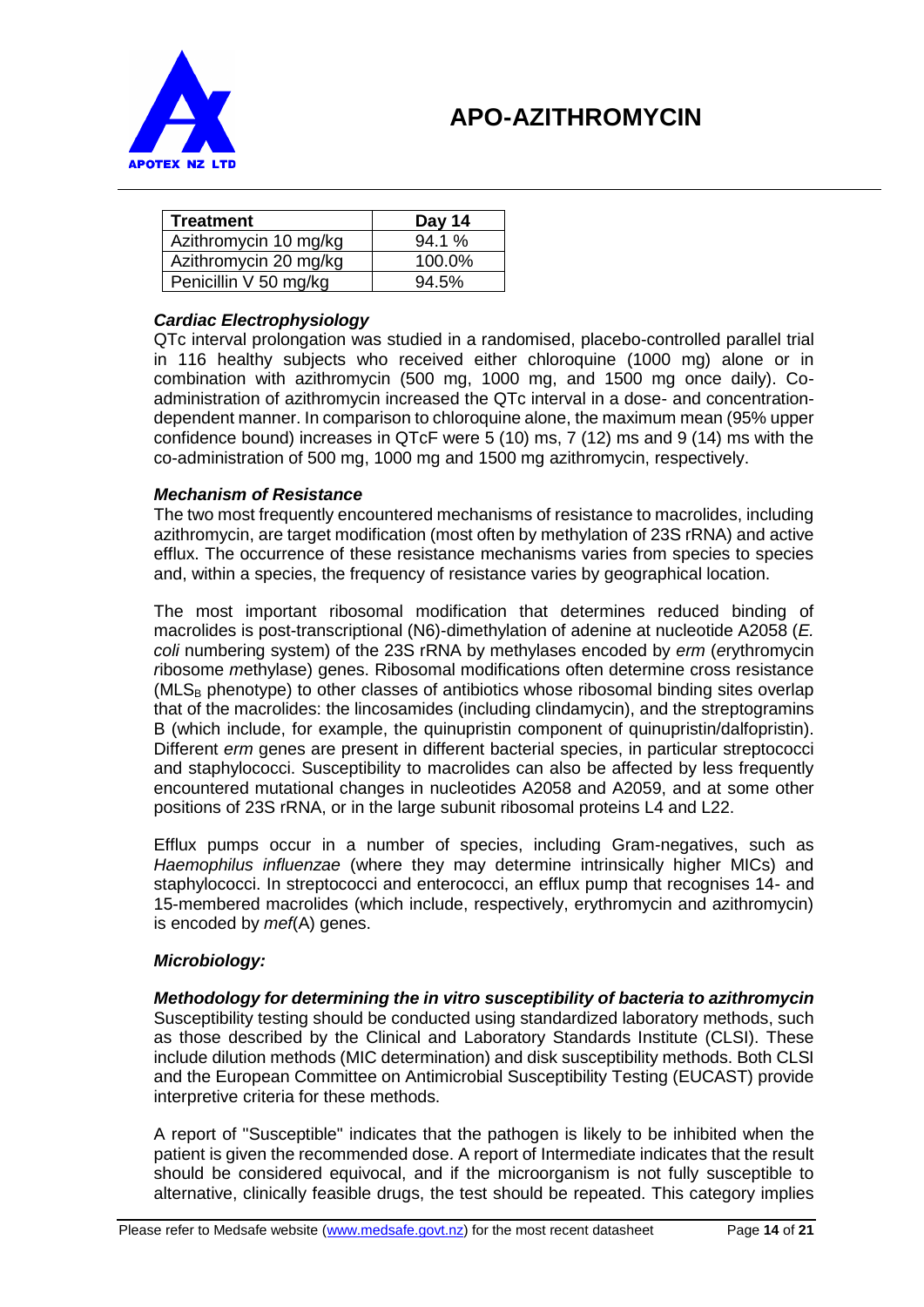

possible clinical applicability in body site where the drug is physiologically concentrated or in situations where high dosage of drug can be used. This category also provides a buffer zone, which prevents small uncontrolled technical factors from causing major discrepancies in interpretation.

A report of "Resistant" indicates that the pathogen is not likely to be inhibited when the patient is given the recommended dose; other therapy should be selected.

Based on a number of studies, it is recommended that the in vitro activity of azithromycin be tested in ambient air, to ensure physiological pH of the growth medium. Elevated  $CO<sub>2</sub>$ tensions, as often used for streptococci and anaerobes, and occasionally for other species, results in a reduction in the pH of the medium. This has a greater adverse effect on the apparent potency of azithromycin than on that of other macrolides.

The CLSI susceptibility breakpoints, based on broth microdilution or agar dilution testing, with incubation in ambient air, are given in the table below.

|                        |                    | Broth microdilution MIC (mg/L) |                  |
|------------------------|--------------------|--------------------------------|------------------|
| Organism               | <b>Susceptible</b> | Intermediate                   | <b>Resistant</b> |
| Haemophilus species    | $\leq 4$           |                                | ٠D               |
| Moraxella catarrhalis  | $\leq 0.25$        |                                |                  |
| Neisseria meningitides | $\leq 2$           | -                              | -b               |
| Staphylococcus aureus  | $\leq$ 2           | 4                              | $\geq 8$         |
| Streptococcia          | $\leq 0.5$         |                                | $\geq$ 2         |

#### **CLSI dilution susceptibility interpretive criteria**

**a** Includes *Streptococcus pneumoniae,* β-hemolytic streptococci and viridans streptococci.

**<sup>b</sup>** The current absence of data on resistant strains precludes defining any category other than susceptible. If strains yield MIC results other than susceptible, they should be submitted to a reference laboratory for further testing.

Incubation in ambient air.

CLSI = Clinical and Laboratory Standards Institute; MIC = Minimal inhibitory concentration. Source: CLSI, 2012. ; CLSI, 2010

Susceptibility can also be determined by the disk diffusion method, measuring inhibition zone diameters after incubation in ambient air. Susceptibility disks contain 15 μg of azithromycin. Interpretive criteria for inhibition zones, established by the CLSI on the basis of their correlation with MIC susceptibility categories, are listed in the table below.

#### **CLSI disk zone interpretive criteria**

|                        |                    | Disk inhibition zone diameter (mm) |                  |  |
|------------------------|--------------------|------------------------------------|------------------|--|
| Organism               | <b>Susceptible</b> | Intermediate                       | <b>Resistant</b> |  |
| Haemophilus species    | $\geq$ 12          | -                                  |                  |  |
| Moraxella catarrhalis  | $\geq 26$          | ۰                                  | ۰                |  |
| Neisseria meningitides | $\geq 20$          | ۰                                  | ٠                |  |
| Staphylococcus aureus  | $\geq 18$          | $14 - 17$                          | $\leq 13$        |  |
| Streptococcia          | $\geq 18$          | 14 - 17                            | $\leq 13$        |  |

a Includes *Streptococcus pneumoniae,* β-hemolytic streptococci and viridans streptococci. Incubation in ambient air.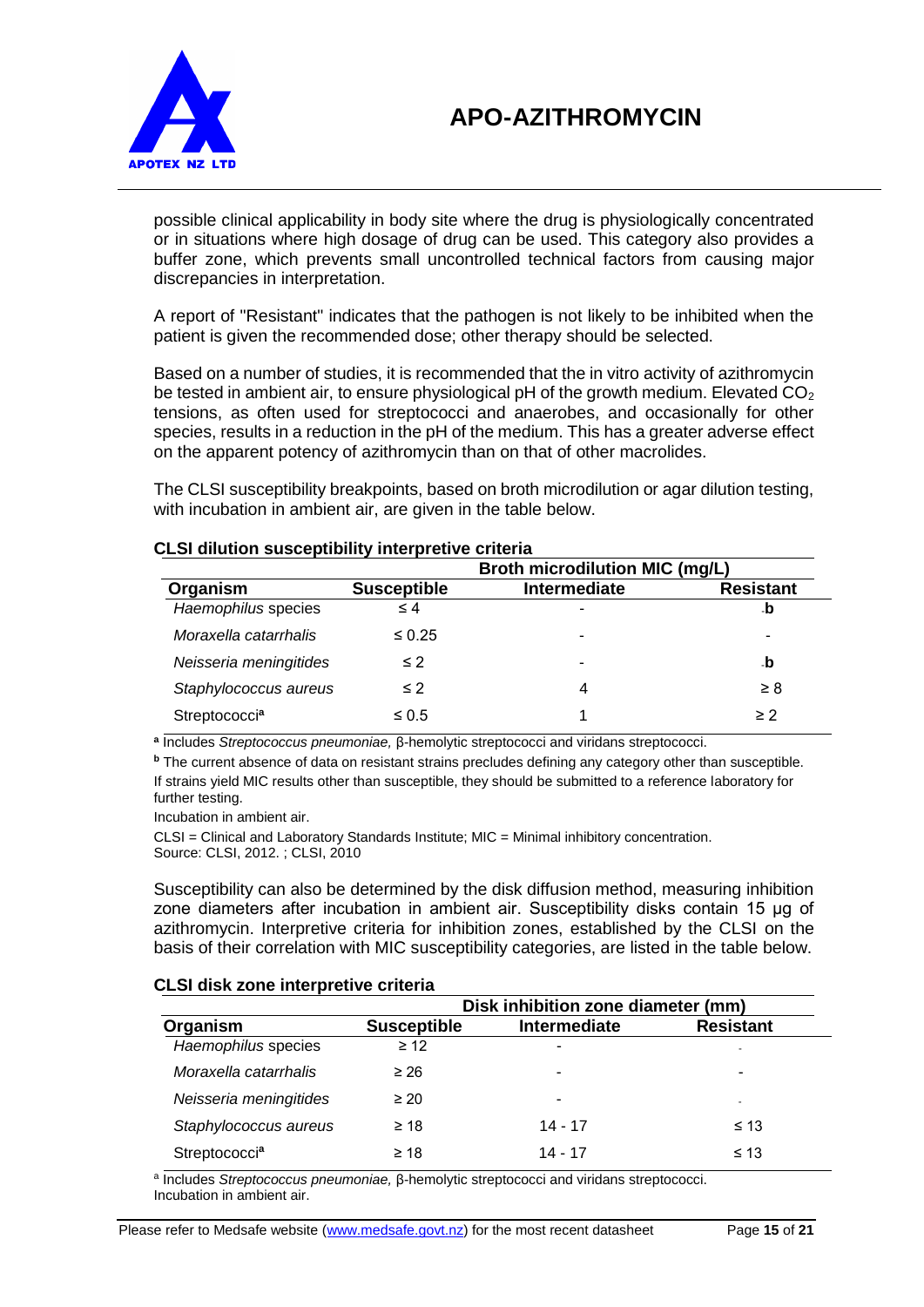



CLSI = Clinical and Laboratory Standards Institute; MIC = Minimal inhibitory concentration; mm = Millimeters. Source: CLSI, 2012. 8), CLSI, 2010

The validity of both the dilution and disk diffusion test methods should be verified using quality control (QC) strains, as indicated by the CLSI. Acceptable limits when testing azithromycin against these organisms are listed in the table below.

| <b>Broth microdilution MIC</b>             |                                           |  |
|--------------------------------------------|-------------------------------------------|--|
| Organism                                   | Quality control range (mg/L azithromycin) |  |
| Haemophilus influenzae ATCC 49247          | $1 - 4$                                   |  |
| Staphylococcus aureus ATCC 29213           | $0.5 - 2$                                 |  |
| Streptococcus pneumoniae ATCC 49619        | $0.06 - 0.25$                             |  |
| Disk inhibition zone diameter (15 µg disk) |                                           |  |
| Organism                                   | <b>Quality control range (mm)</b>         |  |
| Haemophilus influenzae ATCC 49247          | $13 - 21$                                 |  |
|                                            |                                           |  |
| Staphylococcus aureus ATCC 25923           | $21 - 26$                                 |  |

# **Quality control ranges for azithromycin susceptibility tests (CLSI)**

Incubation in ambient air.

CLSI = Clinical and Laboratory Standards Institute; MIC = Minimal inhibitory concentration; mm = Millimeters.

Source: CLSI, 2012.

The European Committee on Antimicrobial Susceptibility Testing (EUCAST) has also stablished susceptibility breakpoints for azithromycin based on MIC determination. The EUCAST susceptibility criteria are listed in the table below.

#### **EUCAST susceptibility breakpoints for azithromycin**

|                                       | MIC (mg/L)         |                  |
|---------------------------------------|--------------------|------------------|
|                                       | <b>Susceptible</b> | <b>Resistant</b> |
| Staphylococcus species                | $\leq 1$           | > 2              |
| Streptococcus pneumoniae              | $\leq 0.25$        | > 0.5            |
| β-hemolytic streptococci <sup>a</sup> | $\leq 0.25$        | > 0.5            |
| Haemophilus influenzae                | $\leq 0.12$        | >4               |
| Moraxella catarrhalis                 | $\leq 0.25$        | > 0.5            |
| Neisseria gonorrhoeae                 | $\leq 0.25$        | > 0.5            |

**a** Includes Groups A, B, C, G.

EUCAST = European Committee on Antimicrobial Susceptibility Testing; MIC = Minimal inhibitory concentration.

Source: EUCAST website.

*Susceptibility testing for Mycobacterium avium complex (MAC):* The disk diffusion techniques and dilution methods for susceptibility testing against Gram-positive and Gram-negative bacteria should not be used for determining azithromycin MIC values against mycobacteria. In-vitro susceptibility testing methods and diagnostic products currently available for determining minimal inhibitory concentration (MIC) values against *Mycobacterium avium complex* (MAC) organisms have not been established or validated. Azithromycin MIC values will vary depending on the susceptibility testing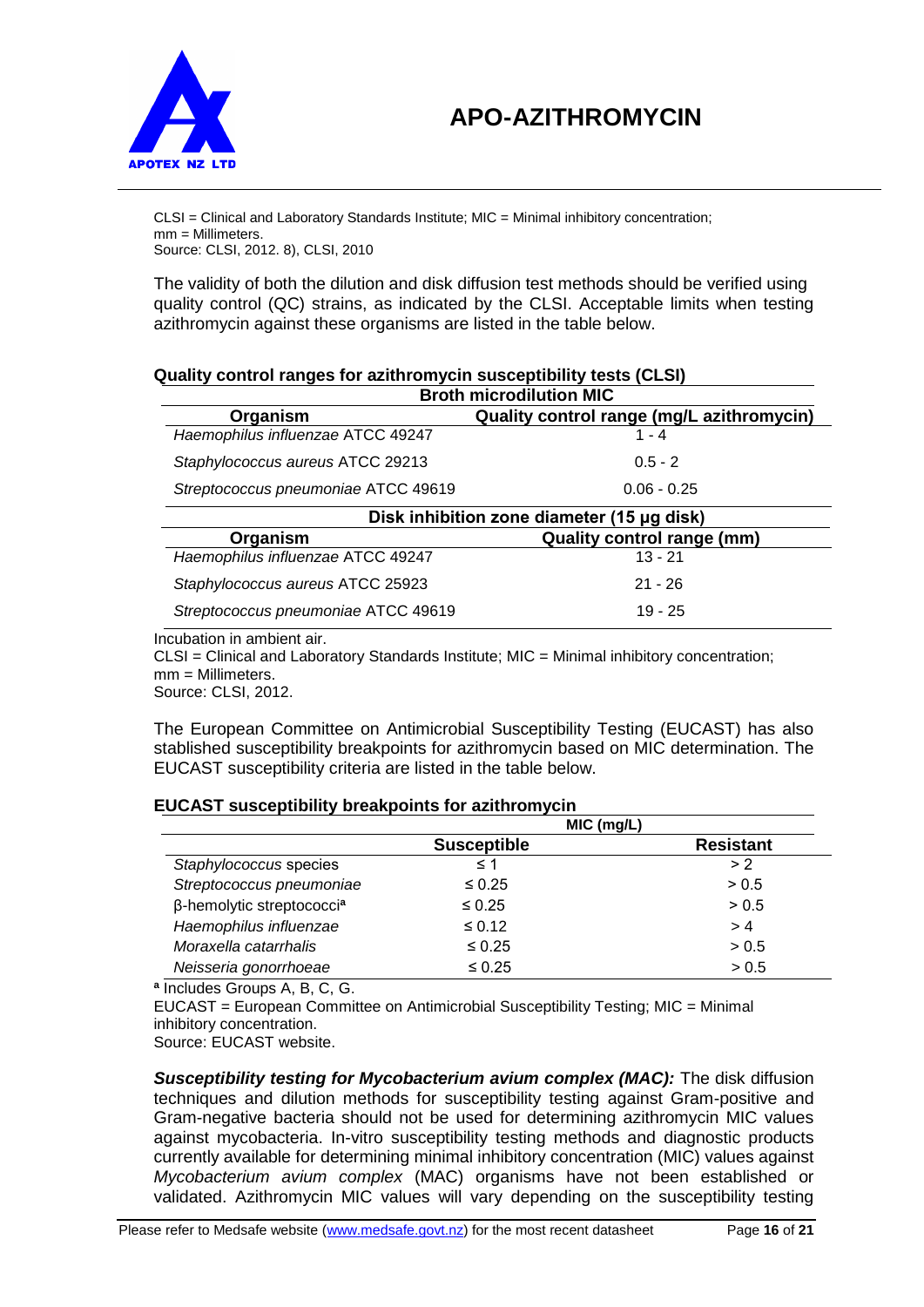

method employed, composition and pH of media and the utilization of nutritional supplements. Breakpoints to determine whether clinical isolates of *M. avium* or *M. intracellulare* are susceptible to azithromycin have not been established.

#### *Antibacterial Spectrum*

The prevalence of acquired resistance may vary geographically and with time for selected species and local information on resistance is desirable, particularly when treating severe infections. As necessary, expert advice should be sought when the local prevalence of resistance is such that the utility of the agent in at least some types of infections is questionable.

Azithromycin demonstrates cross resistance with erythromycin-resistant Gram-positive isolates. As discussed above, some ribosomal modifications determine cross resistance with other classes of antibiotics whose ribosomal binding sites overlap that of the macrolides: the lincosamides (including clindamycin), and the streptogramins B (which include, for example, the quinupristin component of quinupristin/dalfopristin). A decrease in macrolide susceptibility over time has been noted in particular in *Streptococcus pneumoniae* and *Staphylococcus aureus*, and has also been observed in viridans streptococci and in *Streptococcus agalactiae.*

Azithromycin demonstrates activity *in vitro* against a wide range of bacteria including:

**Gram-positive Aerobic Bacteria** - *Staphylococcus aureus, Streptococcus pyogenes*  (group A beta-hemolytic streptococci), *Streptococcus pneumoniae*, alpha-haemolytic streptococci (viridans group) and other streptococci, and *Corynebacterium diphtheriae*. Azithromycin demonstrates cross-resistance with erythromycin-resistant Gram-positive strains, including *Streptococcus faecalis* (enterococcus) and most strains of methicillinresistant staphylococci.

**Gram-negative Aerobic Bacteria** - *Haemophilus influenzae (*including beta-lacatmase producing *Haemophilus influenzae), Haemophilus parainfluenzae, Moraxella catarrhalis, Acinetobacter* species, *Yersinia* species, *Legionella pneumophila*, *Bordetella pertussis, Bordetella parapertussis, Shigella species, Pasteurella species, Vibrio cholerae* and *parahaemolyticus, Plesiomonas shigelloide*s. Activities against *Escherichia coli, Salmonella enteritidis, Salmonella typhi*, *Enterobacter* species, *Aeromonas hydrophila*  and *Klebsiella* species are variable and susceptibility tests should be performed. *Proteus*  specie*s, Serratia* species, *Morganella* species, and *Pseudomonas aeruginosa* are usually resistant.

**Anaerobic Bacteria** - *Bacteroides fragilis* and *Bacteroides* species, *Clostridium perfringens*, *Peptococcus* species, *Peptostreptococcus* species, *Fusobacterium necrophorum* and *Propionibacterium acnes*.

**Organisms of Sexually Transmitted Diseases** - Azithromycin is active against *Chlamydia trachomatis* and also shows good activity against *Treponema pallidum*, *Neisseria gonorrhoeae* and *Haemophilus ducreyi*.

**Other Organisms** - *Borrelia burgdorferi* (Lyme disease agent), *Chlamydia pneumoniae*, *Mycoplasma pneumoniae*, *Mycoplasma hominis, Ureaplasma urealyticum, Campylobacter* species and *Listeria monocytogenes*.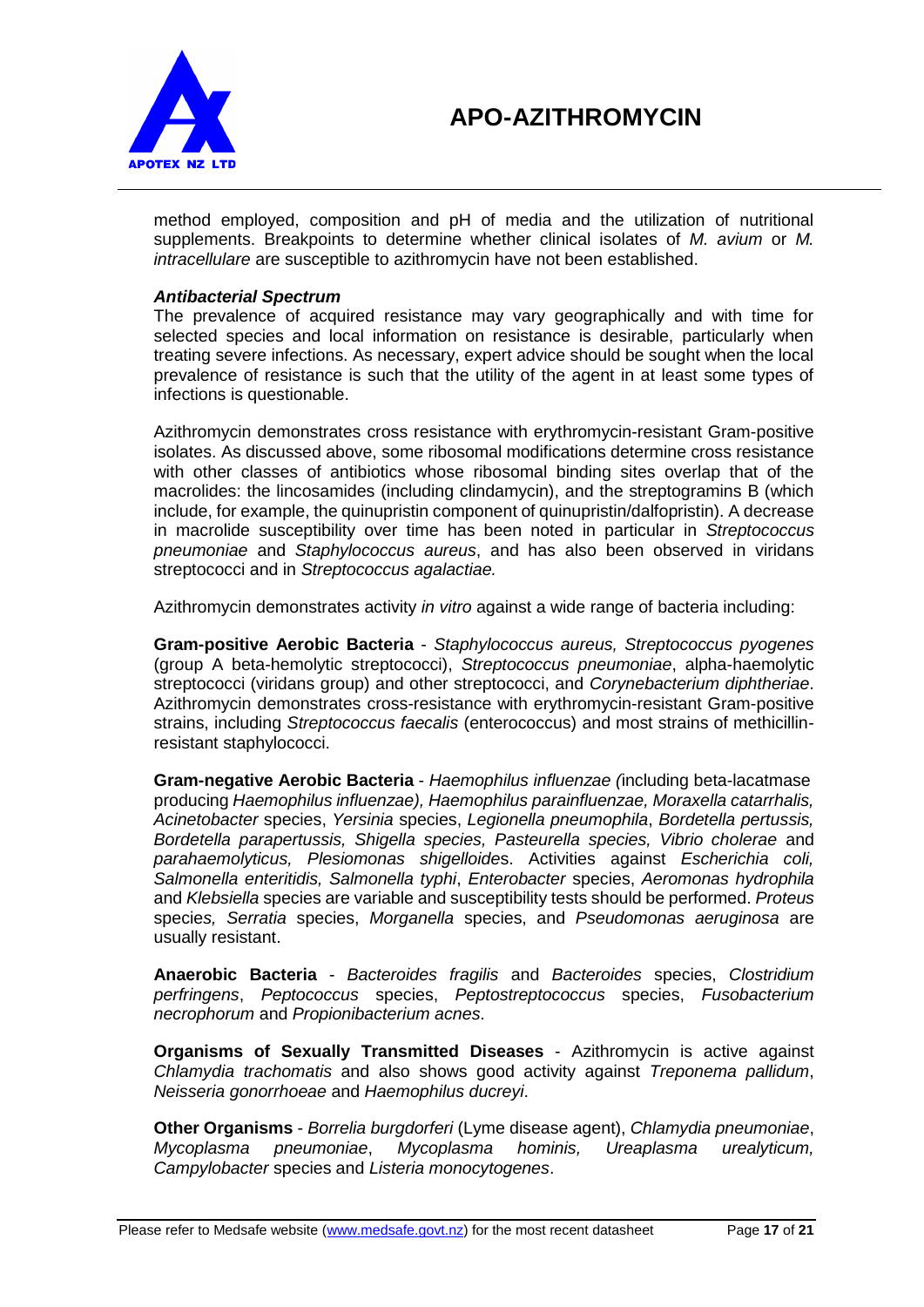

**Opportunistic Pathogens Associated with HIV Infections** - *Mycobacterium aviumintracellulare complex*.

Azithromycin demonstrates activity *in vivo* against the following bacteria:

**Gram-positive Aerobic Bacteria** - *Staphylococcus aureus*, *Streptococcus agalactiae, Streptococcus pyogenes* (group A beta-haemolytic streptococci), *Streptococcus pneumoniae*, alpha-haemolytic streptococci (viridans group) and other Streptococci.

**Gram-negative Aerobic Bacteria** - *Haemophilus influenzae* (including beta-lactamase producing *Haemophilus influenzae), Haemophilus parainfluenzae, Moraxella catarrhalis.*

**Other Organisms** - *Chlamydia trachomatis, Chlamydia pneumoniae, Mycoplasma pneumoniae.*

**Opportunistic Pathogens Associated with HIV Infections** - *Mycobacterium aviumintracellulare complex* and the eukaryotic microorganisms *Pneumocystis jirovecii* and *Toxoplasma gondii*.

In Australia, macrolide resistance for *Streptococcus pneumoniae* and *Staphylococcus aureus* has been increasing since the late 1990's. Resistance rates of 15% or more are regularly reported. The use of macrolides should be guided by culture susceptibility results and practice guidelines.

## **5.2 Pharmacokinetics Properties**

Following oral administration of a 500 mg dose, azithromycin is absorbed from the gastrointestinal tract with an absolute bioavailability of 37%. Maximum serum concentration ( $C_{\text{max}}$ ) of 0.3 - 0.4  $\mu$ g/mL is achieved in 2-3 hours with an area under the curve AUC(0-24) of 2.6 μg hr/mL.

Food has no significant effect on the bioavailability of the APO-AZITHROMYCIN tablets, even after a high fat meal.

Pharmacokinetics in elderly subjects are substantially the same and no dosage adjustment is necessary. The extent of absorption is unaffected by co-administration with antacid; however, Cmax is reduced by up to 30%. Administration of an 800 mg dose of cimetidine two hours prior to azithromycin had no effect on azithromycin absorption. Azithromycin did not affect the plasma levels or pharmacokinetics of carbamazepine, methylprednisolone, zidovudine or multiple oral doses of theophylline (refer section 4.5 Interactions with other medicines and other forms of interactions).

Serum concentrations decline in a polyphasic pattern, resulting in an average terminal half-life of 68 hours. The high values for apparent steady-state volume of distribution (31.1 L/kg) and plasma clearance (630 mL/min) suggest that the prolonged half-life is due to extensive uptake and subsequent release of drug from tissues. Azithromycin concentrations in the cerebro-spinal fluid are very low. Concentrations in the peritoneal fluid are also very low.

Azithromycin is distributed widely throughout the body. Rapid movement of azithromycin from blood into tissues results in significantly higher azithromycin concentrations in tissue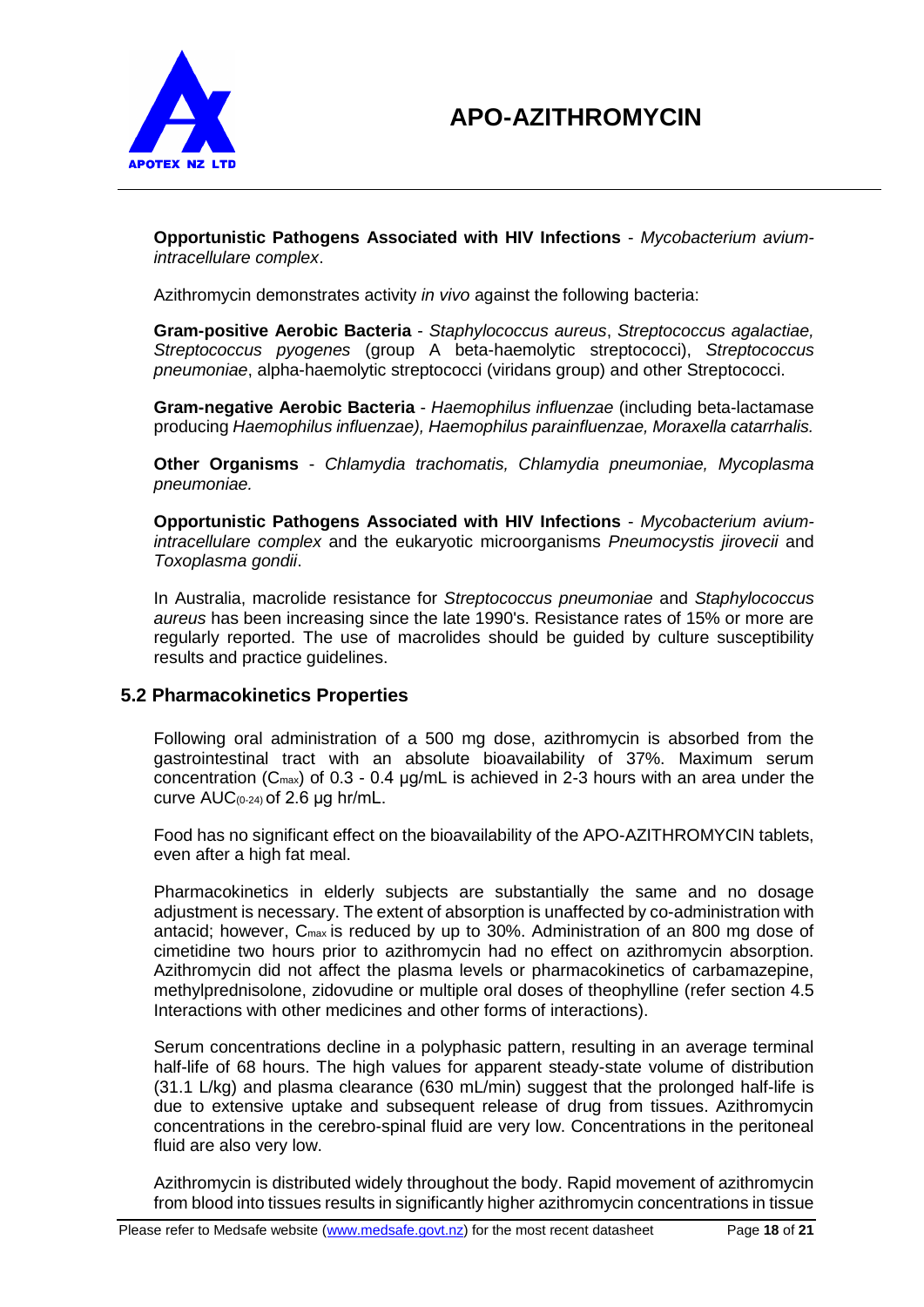

than in plasma (from 1-60 times the maximum observed concentration in plasma). It appears to be concentrated intracellularly. Concentrations in tissues, such as lung, tonsil and prostate, etc exceed the MIC $_{90}$  for likely pathogens after a single dose of 500 mg, and remain high after serum or plasma concentrations decline to below detectable levels. Mean peak concentrations observed in peripheral leucocytes, the site of MAC infection, were 140 μg/mL and remained above 32 μg/mL for approximately 60 hours following a single 1200 mg oral dose.

The serum protein binding of azithromycin is variable in the concentration range approximating human exposure, decreasing from 51% at 0.02 μg/mL to 7% at 2 μg/mL.

Approximately 12% of an intravenously administered dose is excreted in the urine over 3 days as the parent drug, the majority in the first 24 hours. Biliary excretion of azithromycin is a major route of elimination for unchanged drug following oral administration. Very high concentrations of unchanged drug have been found, together with 10 metabolites, formed by N- and O-demethylation, by hydroxylation of the desosamine and aglycone rings, and by cleavage of the cladinose conjugate. Comparison of HPLC and microbiological assays in tissues suggests that metabolites play no part in the microbiological activity of azithromycin.

Following a single oral dose of azithromycin 1 gram, the pharmacokinetics in subjects with mild to moderate renal impairment (GFR 10 - 80 mL/min) were not affected. Statistically significant differences in AUC<sub>0-120</sub> (8.8 μg.hr/mL vs. 11.7 μg.hr/mL), C<sub>max</sub> (1.0 μg/mL vs. 1.6 μg/mL) and CLr (2.3 mL/min/kg vs. 0.2 mL/min/kg) were observed between subjects with severe renal impairment (GFR < 10 mL/min) and subjects with normal renal function.

In patients with mild (Class A) to moderate (Class B) hepatic impairment, there is no evidence of a marked change in serum pharmacokinetics of azithromycin compared to those with normal hepatic function. In these patients, urinary recovery of azithromycin appears to increase, perhaps to compensate for reduced hepatic clearance.

Azithromycin did not affect the prothrombin time response to a single dose of warfarin. However, prudent medical practice dictates careful monitoring of prothrombin time in all patients.

## **5.3 Preclinical safety data**

## **Carcinogenesis, Mutagenesis, Impairment of Fertility**

No studies have been done to determine the carcinogenic potential of azithromycin in animals. Azithromycin showed no genotoxic potential in a range of standard laboratory tests for gene mutations and chromosomal damage. In three fertility and general reproduction studies in rats, there was decreased fertility at doses of 20 and 30 mg/kg/day. The clinical significance of this is unknown.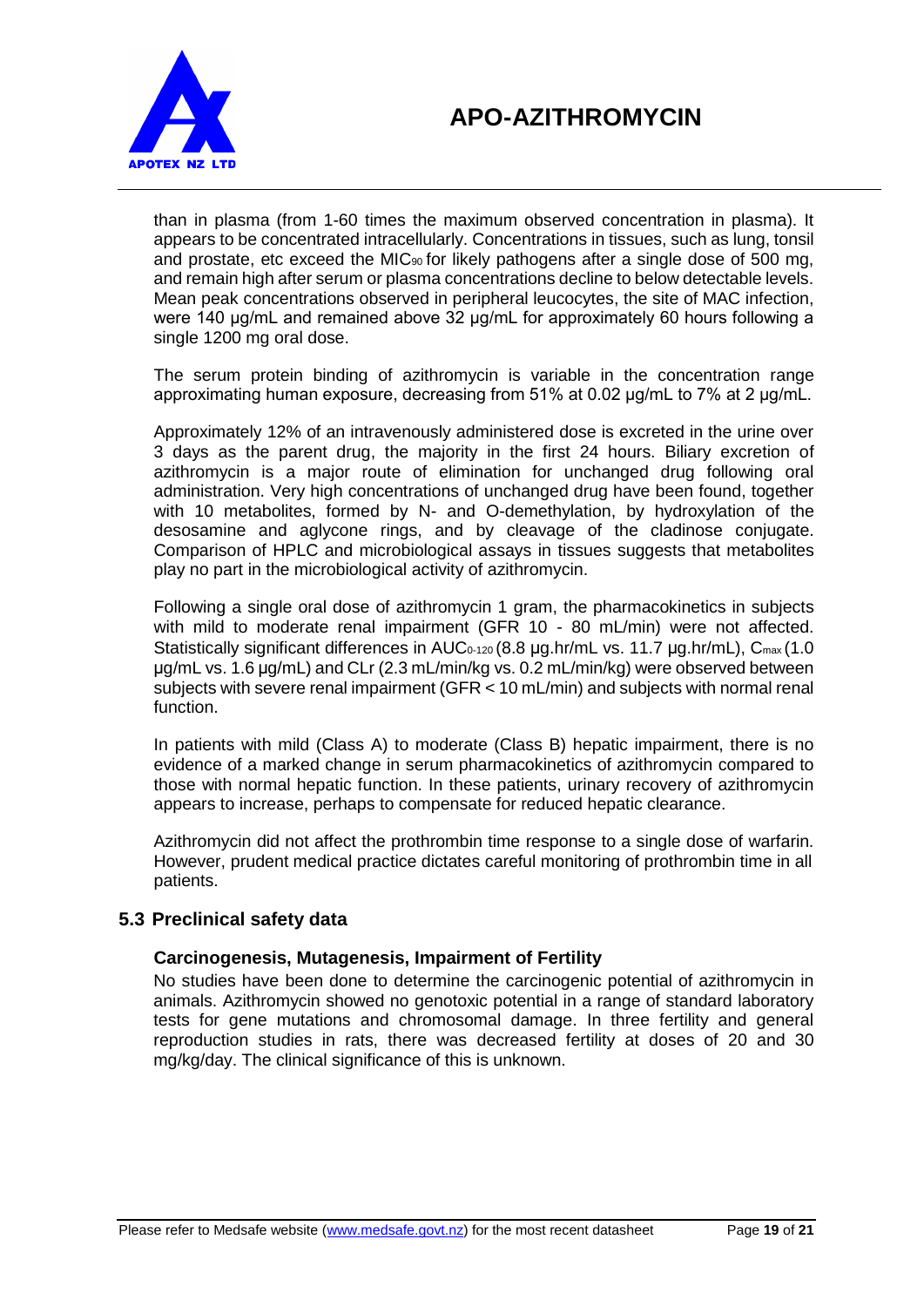

# **6. PHARMACEUTICAL PARTICULARS**

## **6.1 List of excipients**

APO-AZITHROMYCIN tablets contain the following excipients:

- Calcium hydrogen phosphate dihydrate
- Hydroxypropyl cellulose
- Croscarmellose sodium
- Magnesium stearate (Intragranular)
- Magnesium stearate (Extragranular)
- Opadry II 31K58875 white

### **6.2 Incompatibilities**

Not applicable

### **6.3 Shelf-Life**

Apo-Azithromycin 250mg Bottle packs – 36 months from the date of manufacture Blister packs – 36 months from the date of manufacture

Apo-Azithromycin 500mg Bottle packs – 24 months from the date of manufacture Blister packs – 36 months from the date of manufacture

#### **6.4 Special precautions for storage**

Store at or below 25ºC. Keep out of reach of children.

#### **6.5 Nature and contents of container**

APO-AZITHROMYCIN 250mg and 500mg: Bottles of 30 and 500 tablets and in blisters of 2 tablets.

Not all strengths and packs sizes may be available.

#### **6.6 Special precautions for disposal**

No special requirements for disposal.

Any unused medicine or waste material should be disposed of in accordance with local requirements

# **7. MEDICINE SCHEDULE**

Prescription Medicine

## **8. SPONSOR**

Apotex NZ Ltd 32 Hillside Road **Glenfield** Private Bag 102-995 North Shore Mail Centre Auckland Telephone: (09) 444 2073 Fax: (09) 444 2951